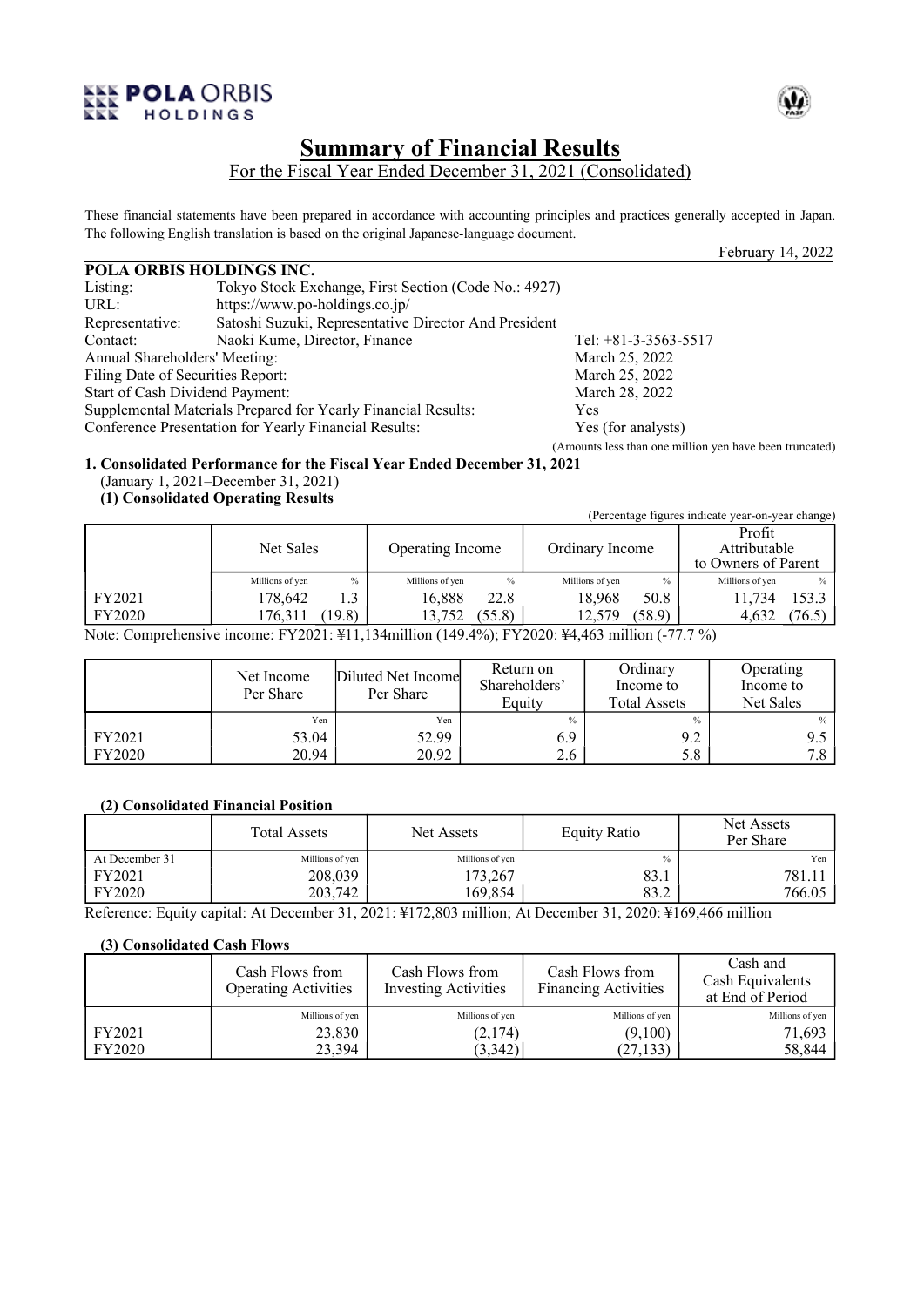# **2. Dividends**

|                  | Annual Cash Dividends Per Share |           |           |          |       | Total                         | Payout                  | Dividends                          |
|------------------|---------------------------------|-----------|-----------|----------|-------|-------------------------------|-------------------------|------------------------------------|
|                  | $O1$ -end                       | $O2$ -end | $O3$ -end | Year-end | Total | Dividends<br>Paid<br>(Annual) | Ratio<br>(Consolidated) | to Net<br>Assets<br>(Consolidated) |
|                  | Yen                             | Yen       | Yen       | Yen      | Yen   | Millions of yen               | $\frac{0}{0}$           | $\%$                               |
| FY2020           | -                               | 35.00     | —         | 15.00    | 50.00 | 11.068                        | 238.8                   | 6.1                                |
| FY2021           | —                               | 20.00     |           | 31.00    | 51.00 | 11.295                        | 96.1                    | 6.6                                |
| FY2022(Forecast) |                                 | 21.00     |           | 31.00    | 52.00 |                               | 96.7                    |                                    |

# **3. Consolidated Performance Forecast for the Fiscal Year Ending December 31, 2022**

(January 1, 2022–December 31, 2022)

| $\mu_{\text{full}}$ (January 1, 2022–December 31, 2022) |                 |      |                                    |      |                 |       |                                         |      | (Percentage figures indicate year-on-year change) |
|---------------------------------------------------------|-----------------|------|------------------------------------|------|-----------------|-------|-----------------------------------------|------|---------------------------------------------------|
|                                                         | Net Sales       |      | Operating Income   Ordinary Income |      |                 |       | Profit Attributable<br>Owners of Parent |      | Net Income<br>Per Share                           |
|                                                         | Millions of yen | $\%$ | Millions of yen                    | $\%$ | Millions of yen | $\%$  | Millions of yen                         | $\%$ | Yen                                               |
| Full year                                               | 186.000         | 4.1  | 17.700                             | 4.8  | 17.700          | (6.7) | 11.900                                  | 1.4  | 53.79                                             |

# **Notes to Summary Information**

(1) Changes in significant subsidiaries during the current year

| (Changes in specific subsidiaries resulting in changes in the scope of consolidation)                                         | : None |
|-------------------------------------------------------------------------------------------------------------------------------|--------|
| (2) Changes in accounting policies, accounting estimates, and restatement                                                     |        |
| 1) Changes in accounting policies associated with revision of accounting standards                                            | : None |
| 2) Changes other than $(2)-1$ )                                                                                               | : None |
| 3) Changes in accounting estimates                                                                                            | : None |
| 4) Restatement                                                                                                                | : None |
| Note: For details, please refer to page 16, "Changes in Accounting Policies" in "Notes to Consolidated Financial Statements". |        |
| (3) Number of shares issued and outstanding (common stock)                                                                    |        |
| 1) Number of shares issued and outstanding at the end of each period (including treasury stock)                               |        |

|                                                                   | 1) Number of shares issued and outstanding at the end of each period (including treasury stock)                                  |
|-------------------------------------------------------------------|----------------------------------------------------------------------------------------------------------------------------------|
| At December 31, 2021                                              | 229,136,156 shares                                                                                                               |
| At December 31, 2020                                              | 229,136,156 shares                                                                                                               |
| 2) Number of shares of treasury stock at the end of each period   |                                                                                                                                  |
| At December 31, 2021                                              | 7,906,761 shares                                                                                                                 |
| At December 31, 2020                                              | 7.915.453 shares                                                                                                                 |
| 3) Average number of shares issued and outstanding in each period |                                                                                                                                  |
| Fiscal year ended December 31, 2021                               | 221,226,689 shares                                                                                                               |
| Fiscal year ended December 31, 2020                               | 221,220,210 shares                                                                                                               |
|                                                                   | Note: The number of shares of treasury stock at December 31, 2021 includes the Company's shares held by the officer compensation |
|                                                                   |                                                                                                                                  |

Board Incentive Plan (BIP) trust (244,708 shares). The Company's shares held by the officer compensation BIP trust are included in shares of treasury stock that are deducted in the calculation of the average number of shares of treasury stock during the period.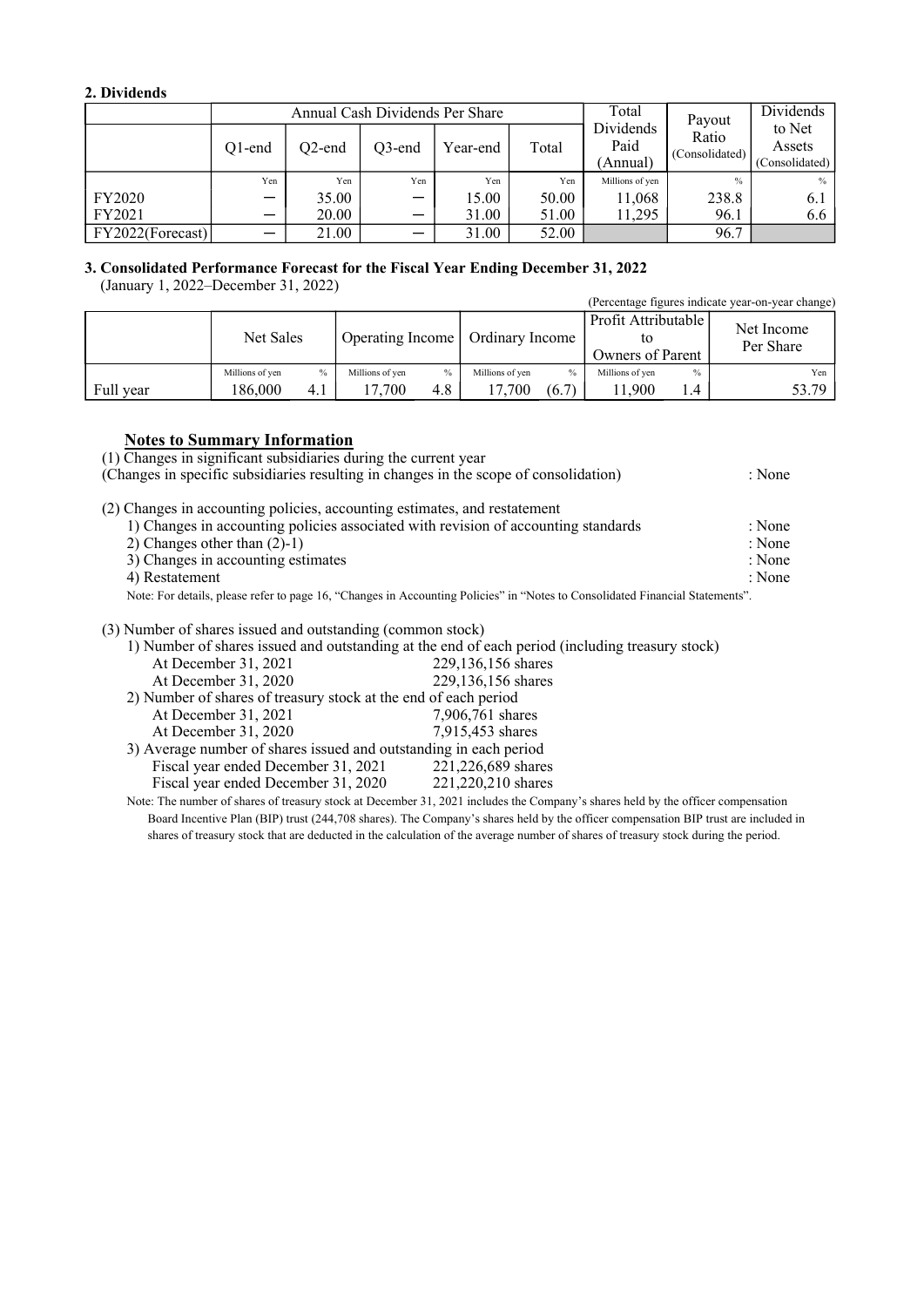# **(Reference) Summary of Non-consolidated Financial Performance**

**1. Non-consolidated Financial Performance for the Fiscal Year Ended December 31, 2021**

(January 1, 2021–December 31, 2021)

## **(1) Operating Results**

|        |                 |           |                 |                  |                 |                 | (Percentage figures indicate year-on-year change) |               |  |
|--------|-----------------|-----------|-----------------|------------------|-----------------|-----------------|---------------------------------------------------|---------------|--|
|        |                 | Net Sales |                 | Operating Income |                 | Ordinary Income |                                                   | Net Income    |  |
|        | Millions of yen |           | Millions of yen | $\%$             | Millions of yen | $\%$            | Millions of yen                                   | $\frac{0}{0}$ |  |
| FY2021 | 18.478          | (22.0)    | 13.798          | (29.4)           | 15.024          | (25.4)          | 9.435                                             | (18.8)        |  |
| FY2020 | 23.697          | (37.7)    | 19.548          | (42.2)           | 20,148          | (41.0)          | 11.619                                            | (58.4)        |  |
|        |                 |           |                 |                  |                 |                 |                                                   |               |  |

|        | Net Income | Diluted Net Income |  |
|--------|------------|--------------------|--|
|        | Per Share  | Per Share          |  |
|        | Yen        | Yen                |  |
| FY2021 | 42.65      |                    |  |
| FY2020 |            |                    |  |

## **(2) Financial Position**

|                | <b>Total Assets</b> | <b>Net Assets</b> | <b>Equity Ratio</b> | Net Assets Per Share |
|----------------|---------------------|-------------------|---------------------|----------------------|
| At December 31 | Millions of yen     | Millions of yen   | $\%$                | Yen                  |
| FY2021         | 185.067             | 98,091            | 52.9                | 442.30               |
| FY2020         | .77.243             | 96.313            | 54.2                | 434.27               |

Reference: Equity capital: At December 31, 2021: ¥97,848 million; At December 31, 2020: ¥96,069 million

## **Information Regarding Annual Audit Procedures**

The annual financial results report is exempt from annual audit by certified public accountants or accounting firms. **Explanation of Appropriate Use of Performance Forecast and Other Special Items**

This report contains projections of performance and other projections based on information currently available and certain assumptions judged to be reasonable. Actual performance may differ materially from these projections resulting from changes in the economic environment and other risks and uncertainties. For performance projections, please refer to "1. Overview of Consolidated Operating Results (4) Performance Forecast" on page 6.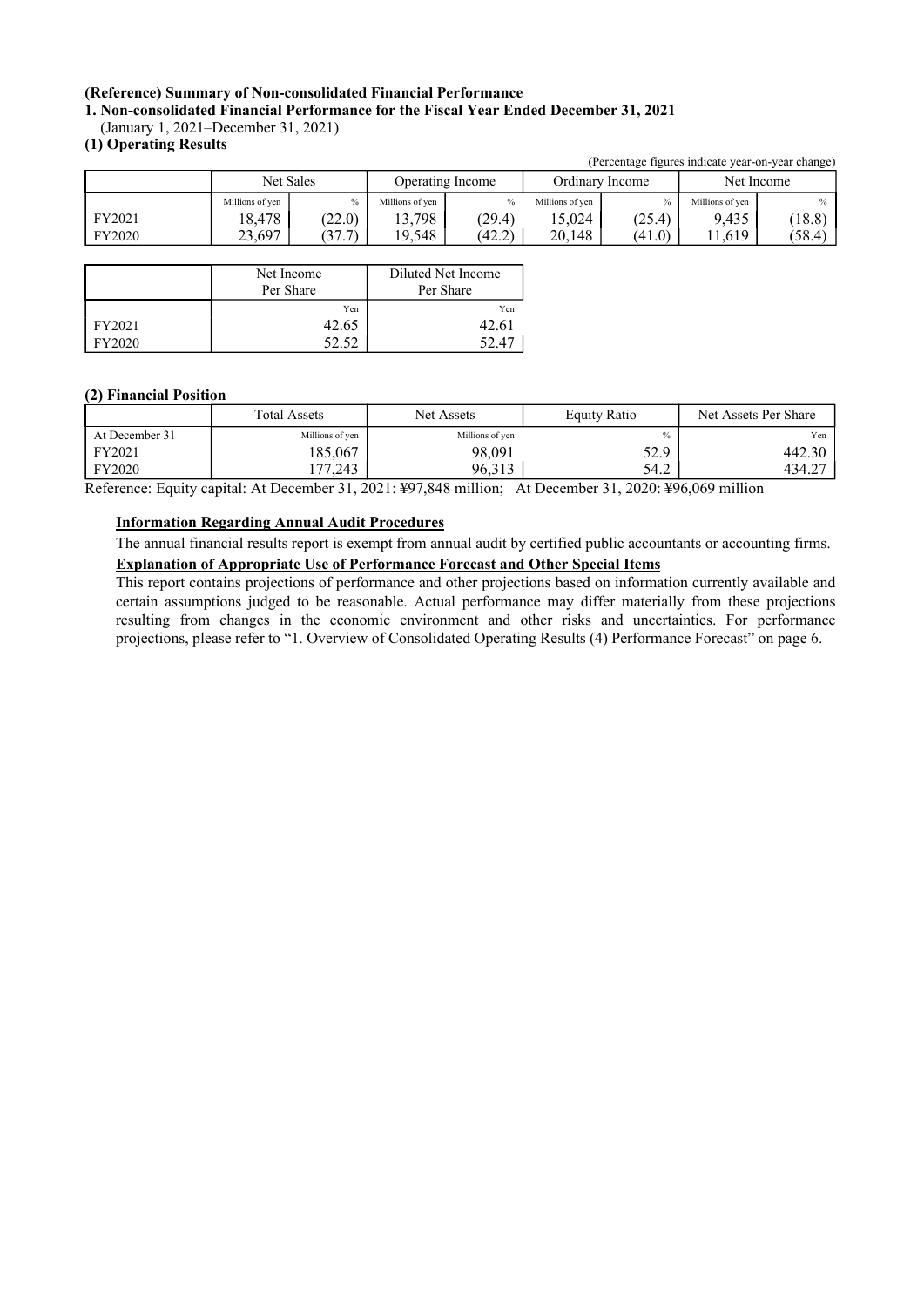# Table of Contents

|                                                                                           | 5  |
|-------------------------------------------------------------------------------------------|----|
|                                                                                           | 5  |
|                                                                                           | 6  |
|                                                                                           |    |
|                                                                                           |    |
|                                                                                           |    |
| (2) Consolidated Statements of Income and Consolidated Statements of Comprehensive Income | 9  |
|                                                                                           | 12 |
|                                                                                           | 14 |
|                                                                                           | 16 |
|                                                                                           | 16 |
|                                                                                           | 16 |
|                                                                                           | 17 |
|                                                                                           | 20 |
|                                                                                           | 20 |
|                                                                                           |    |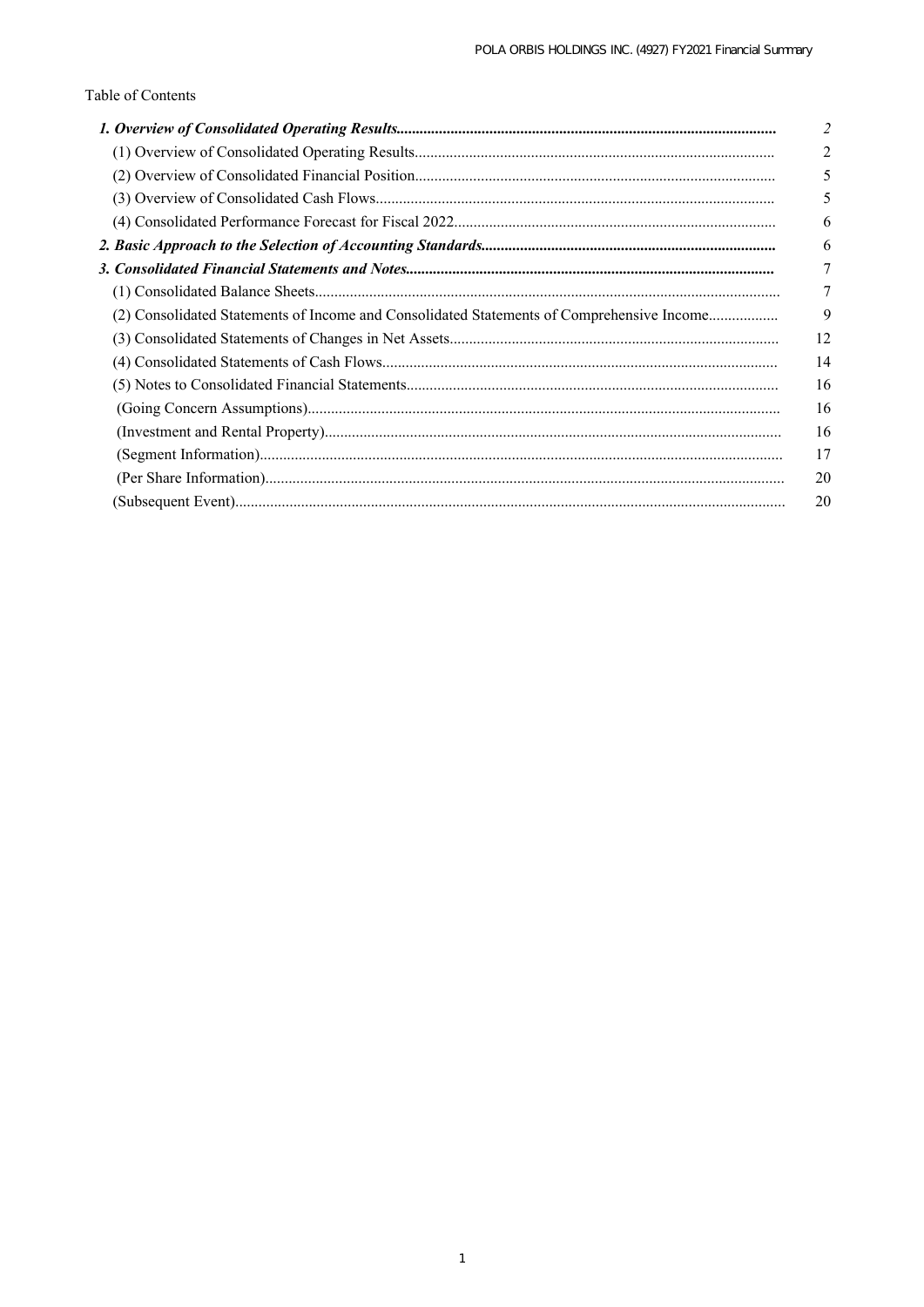## **1. Overview of Consolidated Operating Results**

## **(1) Overview of Consolidated Operating Results for Fiscal 2021**

During the fiscal year ended December 31, 2021 (January 1–December 31, 2021), the Japanese economy suffered unavoidable restrictions on economic activities. This was due to the spread and prolongation of COVID-19 (the novel coronavirus), which led to declarations of a state of emergency and applications of quasi-emergency measures. Since restrictions were removed at the end of September, the number of new cases of COVID-19 have remained at a low level, so personal consumption has tended to recover, especially for face-to-face services such as restaurants and travel, which had been sluggish for a long time. It is expected that the situation will continue to be impacted largely by trends in new cases of COVID-19, as well as public health measures taken in response. If activity restrictions such as declarations of a state of emergency are imposed again due to the spread of new variants of COVID-19, there is the risk that consumption of face-to-face services and the rest of the economy will be depressed once again, so the situation is extremely uncertain.

In the domestic cosmetics market, consumption of face-to-face services and other consumer behavior declined significantly due to the collapse of inbound demand caused by the spread of COVID-19, as well as prolonged activity restrictions and self-restraint from going out following declarations of a state of emergency. After the declarations of a state of emergency were lifted, there were signs of gradual recovery thanks to the vaccine rollout and long-term adoption of a new way of life. While it can be said that the market is in a recovery trend compared with the previous year, it has not yet recovered to the level it was at before the COVID-19 pandemic. Competition is intensifying with soaring marketing costs in the e-commerce market, which has been driving the domestic cosmetics market during the COVID-19 pandemic, so further innovations must be made to adapt to the situation.

In the overseas cosmetics market, there was a general trend toward recovery from the decline caused by COVID-19, with variations in each country or region. However, from the end of last year until now, the number of new cases of COVID-19 variant has increased rapidly, so the situation has become extremely severe. The Group has designated China as a priority market, but since China emerged from its COVID-19 crisis, strict pandemic prevention policies have been taken in response to even small outbreaks. These policies were implemented to resolve the disappointing consumption rebound caused by intermittent recurrence of the COVID-19 pandemic, and in preparation for the Beijing 2022 Olympic Winter Games. While consumption in China has returned to levels before the pandemic, the situation remains unpredictable, as movement of people remains sluggish.

Within this market environment, the POLA ORBIS Group (the "Group") has worked to achieve the key objectives—"evolving domestic direct sales," "growing overseas businesses profitably," "profit contribution from brands under development," "strengthening operations," and "expanding new brands and domains of 'beauty'." These objectives are in line with the medium-term management plan (from 2021 to 2023) that started in 2021. As a result, consolidated net sales for fiscal 2021 increased 1.3% year on year to ¥178,642 million. Driven by increased gross profit due to increased net sales, operating income increased 22.8% year on year to ¥16,888 million due to the recording foreign exchange gain ¥1,974 million, and ordinary income increased 50.8% year on year to ¥18,968 million. Profit attributable to owners of parent increased 153.3% year on year to ¥11,734 million.

| <b>Operating Results Overview</b>          |          | (Millions of yen)               |                      |                        |  |  |  |
|--------------------------------------------|----------|---------------------------------|----------------------|------------------------|--|--|--|
|                                            |          | Twelve Months Ended December 31 |                      |                        |  |  |  |
|                                            |          |                                 | Year-on-Year         |                        |  |  |  |
|                                            | 2020     | 2021                            | <b>Amount Change</b> | Percent Change $(\% )$ |  |  |  |
| Net Sales                                  | ¥176,311 | ¥178,642                        | 42,331               | 1.3                    |  |  |  |
| Operating Income                           | 13,752   | 16,888                          | 3,135                | 22.8                   |  |  |  |
| Ordinary Income                            | 12,579   | 18,968                          | 6,388                | 50.8                   |  |  |  |
| Profit Attributable<br>to Owners of Parent | ¥4,632   | 411,734                         | 47,102               | 153.3                  |  |  |  |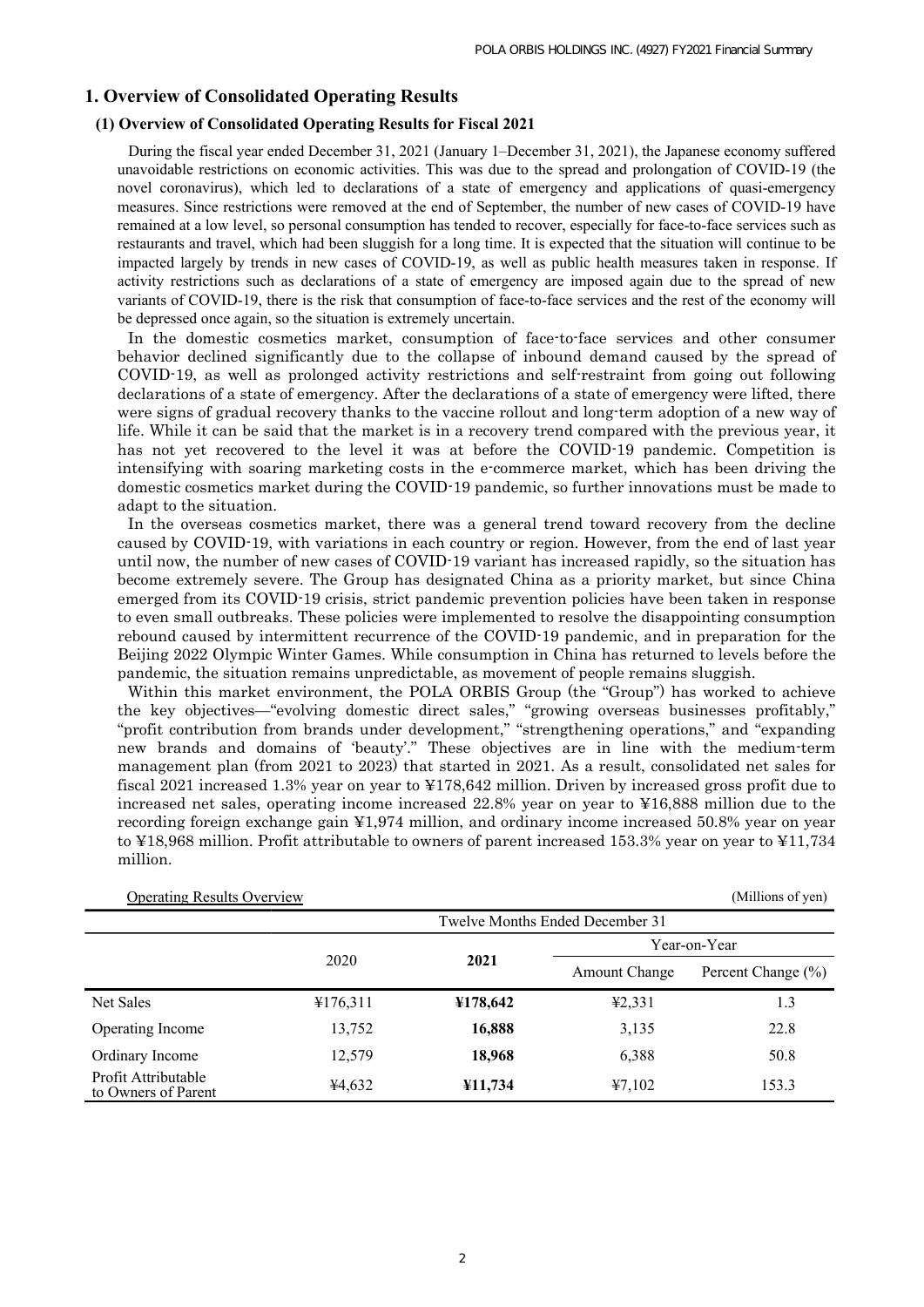| Net Sales (Segment Sales to External Customers) |          |          | (Millions of yen)    |                    |  |
|-------------------------------------------------|----------|----------|----------------------|--------------------|--|
| Twelve Months Ended December 31                 |          |          |                      |                    |  |
|                                                 |          |          | Year-on-Year         |                    |  |
|                                                 | 2020     | 2021     | <b>Amount Change</b> | Percent Change (%) |  |
| <b>Beauty Care</b>                              | ¥171,658 | ¥174,150 | ¥2,492               | 1.5                |  |
| Real Estate                                     | 2,291    | 2,112    | (179)                | (7.8)              |  |
| <b>Others</b>                                   | 2,361    | 2.379    | 18                   | 0.8                |  |
| Total                                           | ¥176,311 | ¥178,642 | 42,331               | 1.3                |  |

Operating Results by Segment

Segment Income (Loss), Operating Income (Loss) (Millions of yen)

|                                             | Twelve Months Ended December 31 |                      |                    |        |  |  |
|---------------------------------------------|---------------------------------|----------------------|--------------------|--------|--|--|
|                                             |                                 |                      | Year-on-Year       |        |  |  |
| 2020<br>2021                                |                                 | <b>Amount Change</b> | Percent Change (%) |        |  |  |
| <b>Beauty Care</b>                          | 412,965                         | ¥17,060              | ¥4,094             | 31.6   |  |  |
| Real Estate                                 | 710                             | 488                  | (222)              | (31.2) |  |  |
| <b>Others</b>                               | 128                             | 70                   | (57)               | (45.1) |  |  |
| Reconciliations of Segment<br>Income (Note) | (51)                            | (731)                | (679)              |        |  |  |
| Total                                       | ¥13,752                         | ¥16,888              | 43,135             | 22.8   |  |  |

Note: Reconciliations of segment income refer to elimination of profits arising from inter-company transactions and expenses not allocated to reportable segments. Please see note 2 in "3. Information about Net Sales, Profit (Loss), Assets and Other Items by Reportable Segment" on page 17 for the details of reconciliations of segment income in fiscal 2021.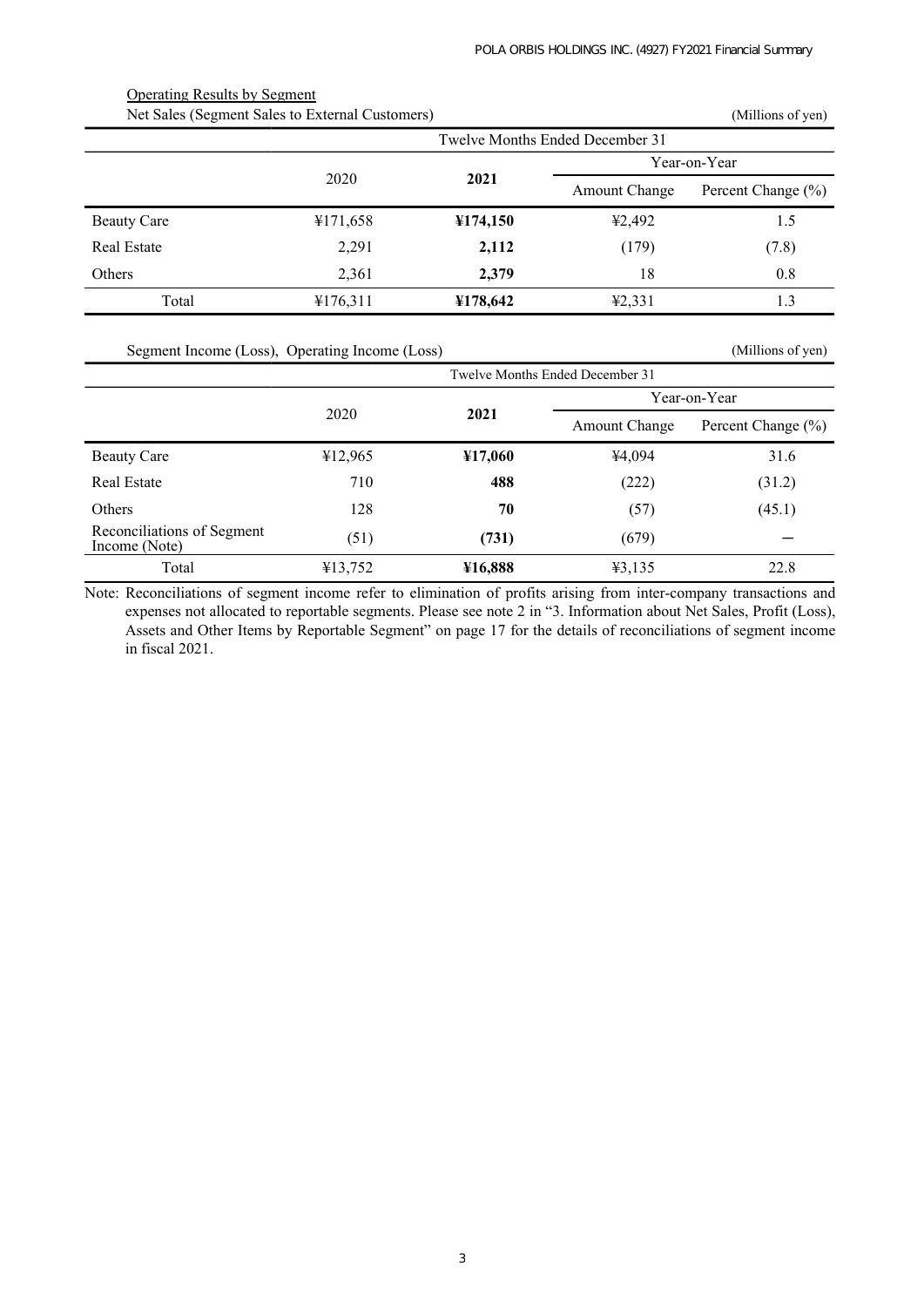#### Beauty Care

The Beauty Care segment consists of the flagship brands POLA and ORBIS, the overseas brands Jurlique and H2O PLUS, and the brands under development THREE, DECENCIA, Amplitude, ITRIM, FIVEISM × THREE and FUJIMI.

POLA is seeking to further improve the value of its brand and establish its customer foundation over the medium to long term, through efforts to launch highly functional products mainly in the field of anti-aging and skinbrightening, and to focus on the growth markets of China and travel retail. In the domestic business, POLA has worked to strengthen online consulting in the e-commerce business, which is rapidly growing, as a measure to improve communication during the COVID-19 pandemic. Since the start of the COVID-19 pandemic, POLA has been focusing on the e-commerce channel, which thus has strongly driven its brand. Brand recognition has been improved through digital contact points, as an initiative to promote the priority strategy OMO (Online Merges with Offline). At the same time, POLA has thoroughly managed in-store hygiene and infection prevention measures, and focused on directing customers from digital contact points to physical stores. By implementing these measures, POLA has worked to retain customers seamlessly between channels and improve loyalty and life time value (LTV). This has resulted in the number of new customers acquired at our prestige store business (department store business) and other offline stores exceeding the level of the previous year. POLA will continue to expand communication transcending the boundaries between channels and optimize marketing functions. In the overseas business, while POLA is currently maintaining a high growth rate in China, it is also focused on maintaining and improving its brand loyalty in that market over the medium to long term. In the biggest Chinese sales seasons of W11 and W12, POLA focused on measures for repeat customers by curbing discounted prices and offers using GWP. As a result, POLA performed strongly with existing customers, and POLA brand net sales and operating income rose year on year.

ORBIS is making efforts to enhance its presence through the creation of brand differentiation in order to re-grow into a highly profitable business. ORBIS is expanding its skincare customer base, with a focus on the ORBIS U anti-aging skincare series, as well as the sunscreen, Wrinkle White UV Protector, which improves wrinkles and brightens skin, and ORBIS DEFENCERA, the only FOSHU (Food for Specified Health Uses) in Japan with recognized skincare functions. In Japan, net sales of skincare products grew to a level exceeding the previous year, as a result of expanding high-performance special care products and strengthening connections in skincare through communication with each customer segment. Overseas, ORBIS worked to raise its brand recognition by expanding customer contact points in the Chinese market, resulting in increased net sales on major e-commerce platforms. However, growth overseas did not offset a decline in sales in the domestic business caused by the impact of COVID-19, and the ORBIS brand net sales and operating income dropped below those of the previous year.

For overseas brands, the Group is working to achieve business growth in Australia and Asia for Jurlique and in the United States, where H20 PLUS originated. Jurlique sales declined in directly managed stores and major department stores, impacted severely by intermittent lockdowns implemented in Australia due to the spread of COVID-19. On the other hand, in China, Jurlique expanded its business with a focus on e-commerce channels, and continued double-digit growth for the whole year, resulting in higher net sales than those of the previous year. In terms of costs, Jurlique decreased operating loss by actively working to reduce fixed costs. H2O PLUS worked to do efficient advertising and promotion activities during the sales seasons, with the aim of expanding its business through the in-house e-commerce channel. As a result, purchases by repeat customers were promoted continuously, and net sales exceeded those of the previous year. In the hotel amenity business, more commercial facilities resumed operations due to recovery from the COVID-19 pandemic in the United States, resulting in net sales exceeding those of the previous year. In terms of costs, recording temporary expenses to improve the cost structure toward achieving early profitability resulted in increased operating loss.

For brands under development, in addition to sales growth in e-commerce channels centered on existing DECENCIA customers, sales growth caused by making the FUJIMI a wholly owned subsidiary in April resulted in overall net sales of brands under development exceeding those of the previous year. However, shrinking sales of THREE due to the spread of COVID-19 made a significant impact, resulting in lower operating income than that of the previous year.

As a result of the factors noted above, net sales—sales to external customers—were ¥174,150 million, up 1.5% year on year, and operating income was ¥17,060 million, up 31.6% year on year.

#### Real Estate

The Real Estate segment concentrates on the leasing of office buildings in urban areas. Efforts are currently directed at sustaining and improving rental income and reducing vacancy rates by creating attractive office environments. Another area of emphasis is the residential properties rental business. This business highlights condominiums perfect for families with young children. During fiscal 2021, some tenants moved out due to reconstruction of buildings, resulting in both net sales and operating income being lower than those of the previous year.

As a result of the above, net sales—sales to external customers—generated by the Real Estate segment totaled ¥2,112 million, down 7.8% year on year, and operating income was ¥488 million, down 31.2% year on year.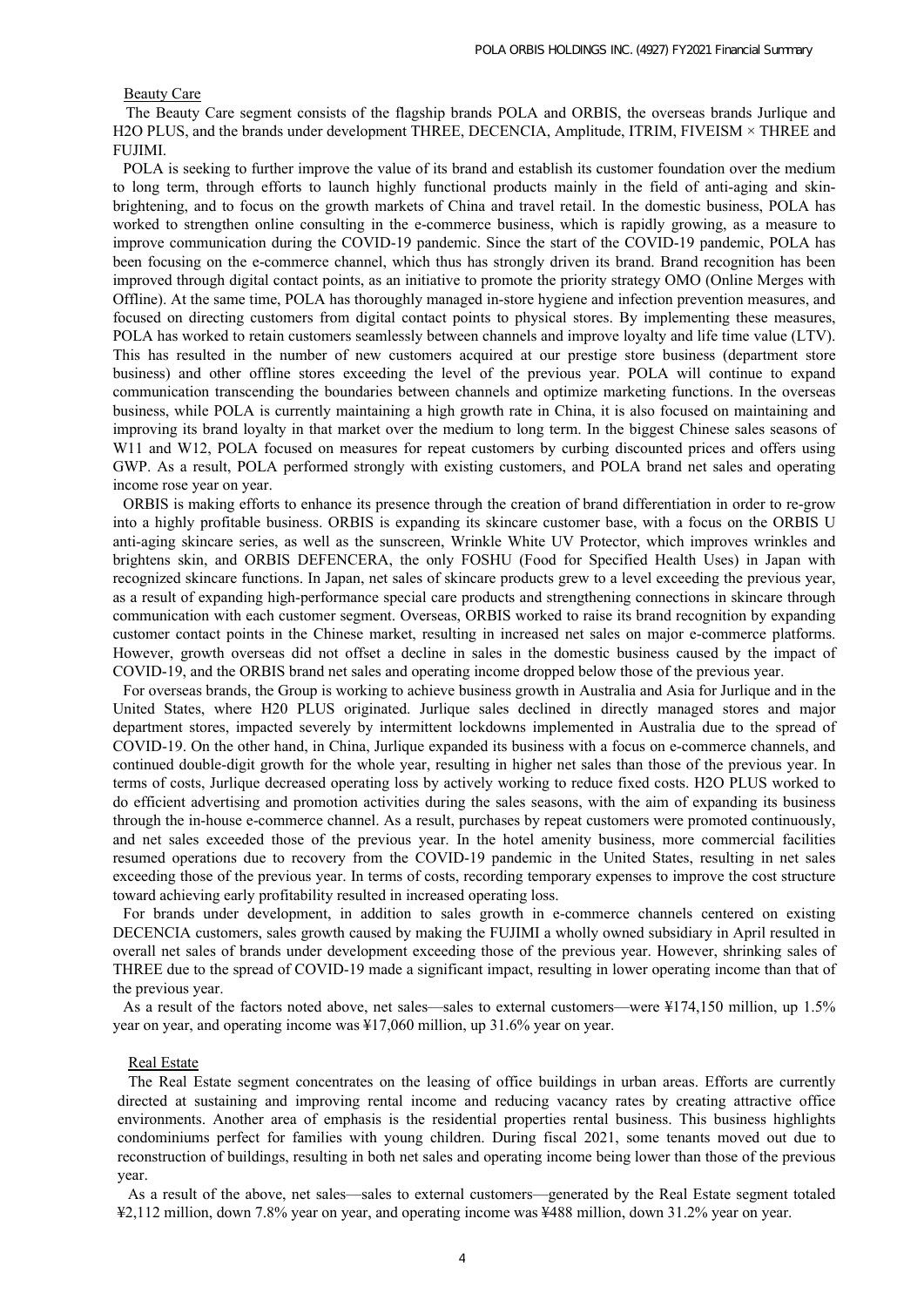### Others

The Others segment is the building maintenance business.

The building maintenance business is mainly engaged in the operation and management of buildings. During fiscal 2021, net sales increased year on year due to an increase in the number of contracts, but operating income decreased year on year due to lack of progress in streamlining expenses.

As a result of the above, net sales—sales to external customers—generated by the Others segment totaled ¥2,379 million, up 0.8% year on year, and operating income was ¥70 million, down 45.1% year on year.

#### **(2) Overview of Consolidated Financial Position at End of Fiscal 2021**

As of December 31, 2021, total assets stood at ¥208,039 million, up 2.1%, or ¥4,296 million, from December 31, 2020. Factors related to this change included increases of ¥12,906 million in cash and deposits, ¥2,366 million in goodwill, ¥867 million in right of trademark, and ¥2,538 million in software, as well as decreases of ¥5,435 million in short-term investments in securities, ¥1,080 million in merchandise and finished goods, ¥1,537 million in other under current assets associated with a decrease of other receivable, and ¥3,863 in investments in securities.

Total liabilities amounted to ¥34,772 million, up 2.6%, or ¥884 million, from December 31, 2020. Factors related to this change included increases of ¥1,143 million in income taxes payable and ¥1,236 million of other under current liabilities associated with an increase of deposits, as well as decreases of ¥1,240 million in accounts payable – other and ¥500 million of provision for point program.

Net assets amounted to ¥173,267 million, up 2.0%, or ¥3,412 million, from December 31, 2020. Factors related to this change included an increase of ¥11,734 million in profit attributable to owners of parent and a decrease of ¥7,750 million in dividends from retained earnings.

#### **(3) Overview of Consolidated Cash Flows for Fiscal 2021**

The balance of cash and cash equivalents as of December 31, 2021 was ¥71,693 million, up ¥12,848 million from the end of the previous fiscal year.

The status of cash flows from operating activities, investing activities, and financing activities for fiscal 2021, and noteworthy increases and decreases to these cash flows, are described below.

#### **Cash flows from operating activities**

Net cash provided by operating activities increased 1.9% from a year ago, to ¥23,830 million.

The primary components contributing to an increase in net cash were ¥17,612 million in profit before income taxes, ¥7,110 million in depreciation and amortization, ¥853 million in impairment loss, ¥714 million of decrease in notes and accounts receivable – trade, ¥2,081 million of decrease in inventories and ¥1,302 of increase in consumption taxe payable. Major components leading to a decrease in net cash were ¥504 million of decrease in provision for point program, ¥1,581 million of foreign exchange gain, ¥414 million of decrease in notes and accounts payable – trade, and ¥3,380 million in income taxes paid.

#### **Cash flows from investing activities**

Net cash used in investing activities decreased 34.9% from a year ago, to ¥2,174 million. The main factors were an increase in net cash resulting from ¥14,300 million in proceeds from sales and redemption of short-term investments in securities, and a decrease in net cash resulting from outflows of ¥1,700 million in purchase of shortterm investments in securities, ¥2,248 million in purchase of property, plant and equipment, ¥4,948 million in purchase of intangible assets, ¥524 million in payments for retirement of non-current assets, ¥3,280 million in purchase of investments in securities, and ¥3,231 million in purchase of shares of subsidiaries resulting in change in scope of consolidation.

#### **Cash flows from financing activities**

 Net cash used in financing activities decreased 66.5 % from a year ago, to ¥9,100 million. The decrease was primarily attributable to the application of ¥1,304 million in repayments of lease obligations and ¥7,756 million in cash dividends paid.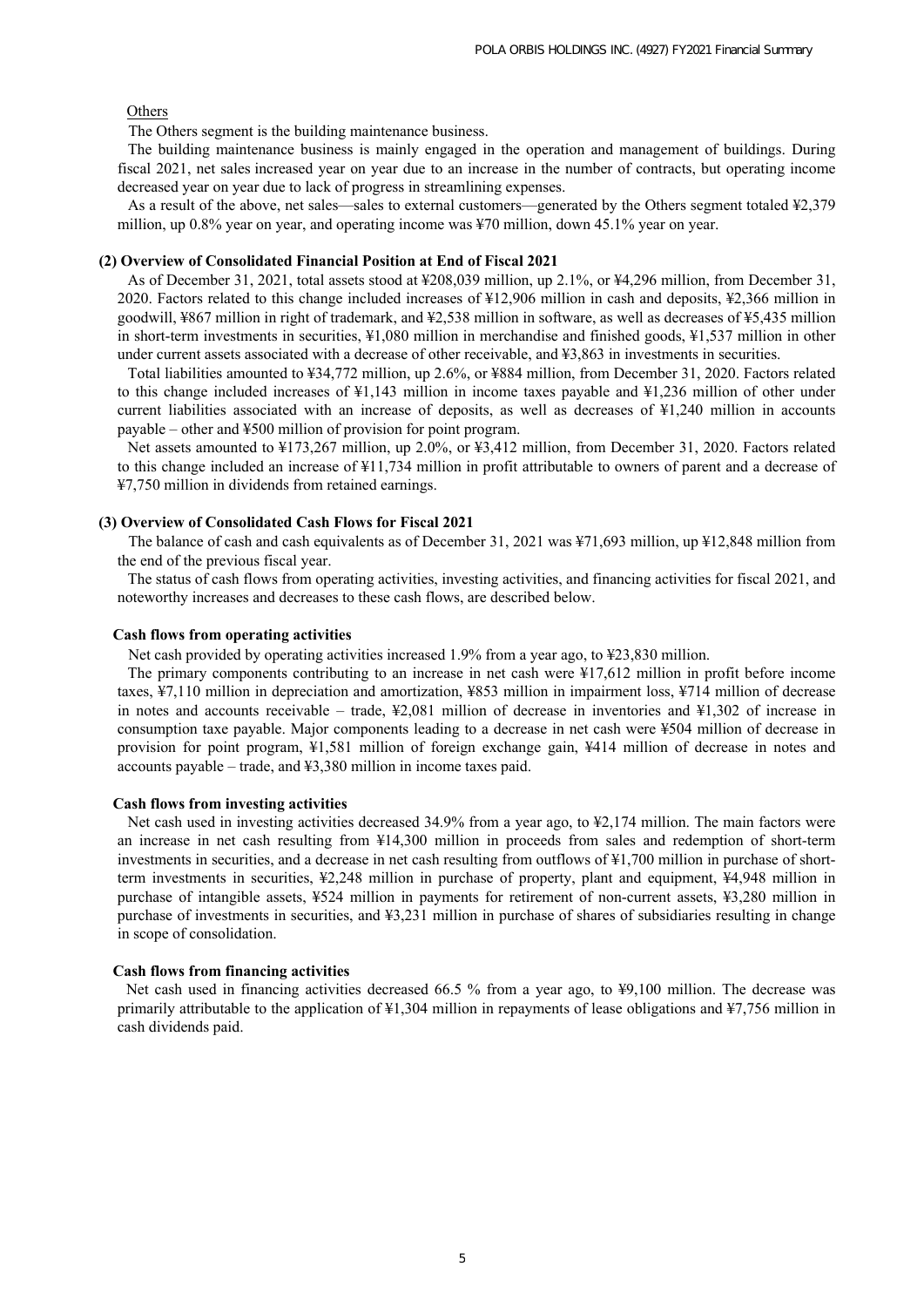(Reference) Cash flow related indicators

|                                               | FY2017 | <b>FY2018</b> | FY2019 | <b>FY2020</b> | <b>FY2021</b> |
|-----------------------------------------------|--------|---------------|--------|---------------|---------------|
| Equity ratio $(\%)$                           | 78.6   | 77.0          | 83.9   | 83.2          | 83.1          |
| Equity ratio based on market value $(\% )$    | 346.3  | 268.5         | 254.5  | 227.4         | 203.9         |
| Cash flow/Interest-bearing debt ratio (years) | 0.1    | 0.1           | 0.1    | 0.1           | 0.1           |
| Interest coverage ratio (times)               | 481.0  | 510.0         | 251.1  | 264.6         | 264.1         |

Equity ratio = Shareholders' equity/Total assets

Equity ratio based on market value = Market capitalization/Total assets

Cash flow/Interest-bearing debt ratio = Interest-bearing debt/Cash flow

Interest coverage ratio  $=$  Cash flow/Interest payments

- Notes: 1. All indicators were calculated using consolidated financial figures.
	- 2. Market capitalization was calculated based on the number of shares issued and outstanding, excluding treasury stock.
	- 3. Cash flow refers to cash flows from operating activities.
	- 4. Interest-bearing debt includes all debts on which we pay interest among the debts shown on the consolidated balance sheets.

#### **(4) Consolidated Performance Forecast for Fiscal 2022**

The Japanese economy is expected to continue to be greatly affected by COVID-19 for the time being, including both trends in the number of new cases and public health measures taken in response to them. COVID-19 is also expected to affect the new way of life and consumer values, causing needs to diversify. In order to address with these changes, it will be necessary for the Group to undertake initiatives such as applying digital technology, providing new products and services that meet newly emerging consumer needs, and developing new business areas. In addition, the Group considers it is extremely important to prepare strategies anticipating the post-COVID-19 era as soon as possible, so that the Group can expand its business in the future and get its business performance to recover.

Against this backdrop, the Group will strive towards the evolution of domestic direct selling, profitable growth of overseas business, profit contribution of brands under development, and creation of new brands/expansion of business domains, as the first stage of its long-term management plan (VISION 2029). In addition, the Group will position and execute strengthening of operations (R&D and sustainability) as a key strategy to support the realization of the above goals.

For the fiscal year ending December 31, 2022, the Group forecasts net sales of ¥186,000 million, up by 4.1%, operating income of ¥17,700 million, up by 4.8%, ordinary income of ¥17,700 million, down by 6.7%, and profit attributable to owners of parent of ¥11,900 million, up by 1.4% compared with those of the fiscal year ended December 31, 2021, considering the steady execution of key strategies and the downward pressure on the economy due to the re-expansion of COVID-19.

### **2. Basic Approach to the Selection of Accounting Standards**

 Over the near term, the Group will prepare its consolidated financial statements based on Japanese GAAP, taking into account the inter-period comparability of the consolidated financial statements and comparability between companies.

 With regard to the application of International Financial Reporting Standards (IFRS), the Group's policy is to take appropriate measures in light of the situation in Japan and abroad while considering.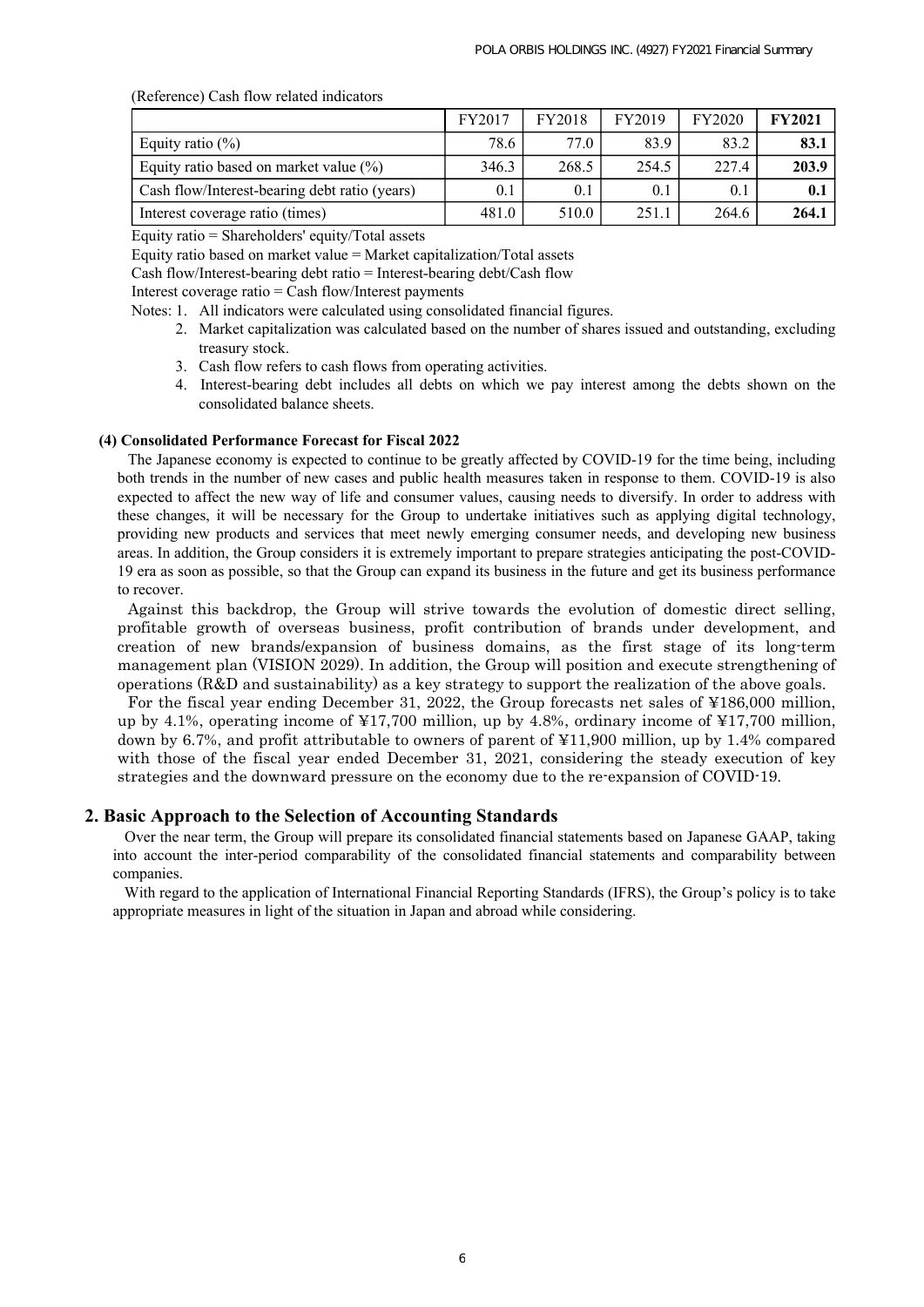# **3. Consolidated Financial Statements and Notes**

# **(1) Consolidated Balance Sheets**

|                                                   |                             | (Millions of yen)                  |
|---------------------------------------------------|-----------------------------|------------------------------------|
|                                                   | FY2020<br>December 31, 2020 | <b>FY2021</b><br>December 31, 2021 |
| Assets                                            |                             |                                    |
| Current assets                                    |                             |                                    |
| Cash and deposits                                 | ¥ 59,518                    | ¥72,425                            |
| Notes and accounts receivable - trade             | 17,955                      | 17,545                             |
| Short-term investments in securities              | 25,581                      | 20,146                             |
|                                                   | 11,922                      | 10,841                             |
| Merchandise and finished goods<br>Work in process | 872                         | 734                                |
|                                                   | 4,361                       |                                    |
| Raw materials and supplies<br>Other               |                             | 4,295                              |
|                                                   | 5,186                       | 3,648                              |
| Allowance for doubtful accounts                   | (39)                        | (41)                               |
| Total current assets                              | 125,358                     | 129,596                            |
| Non-current assets                                |                             |                                    |
| Property, plant and equipment                     |                             |                                    |
| Buildings and structures                          | 53,790                      | 51,948                             |
| Accumulated depreciation                          | (36,718)                    | (35,251)                           |
| Buildings and structures, net                     | 17,072                      | 16,697                             |
| Machinery, equipment and vehicles                 | 9,283                       | 9,346                              |
| Accumulated depreciation                          | (7,322)                     | (7,519)                            |
| Machinery, equipment and vehicles, net            | 1,961                       | 1,827                              |
| Land                                              | 13,973                      | 13,986                             |
| Leased assets                                     | 7,996                       | 8,238                              |
| Accumulated depreciation                          | (6,638)                     | (6,989)                            |
| Leased assets, net                                | 1,357                       | 1,249                              |
| Construction in progress                          | 302                         | 519                                |
| Other                                             | 19,485                      | 19,641                             |
| Accumulated depreciation                          | (13,028)                    | (13, 471)                          |
| Other, net                                        | 6,457                       | 6,169                              |
| Total property, plant and equipment               | 41,124                      | 40,449                             |
| Intangible assets                                 |                             |                                    |
| Goodwill                                          |                             | 2,366                              |
| Right of trademark                                | 28                          | 896                                |
| Software                                          | 9,235                       | 11,774                             |
| Other                                             | 96                          | 388                                |
| Total intangible assets                           | 9,360                       | 15,425                             |
| Investments and other assets                      |                             |                                    |
| Investments in securities                         | 15,973                      | 12,110                             |
| Long-term loans receivable                        | 93                          | 95                                 |
| Deferred tax assets                               | 7,331                       | 6,160                              |
| Other                                             | 4,752                       | 4,439                              |
| Allowance for doubtful accounts                   | (251)                       | (237)                              |
| Total investments and other assets                | 27,900                      | 22,568                             |
| Total non-current assets                          | 78,384                      | 78,443                             |
| Total assets                                      | ¥203,742                    | ¥208,039                           |
|                                                   |                             |                                    |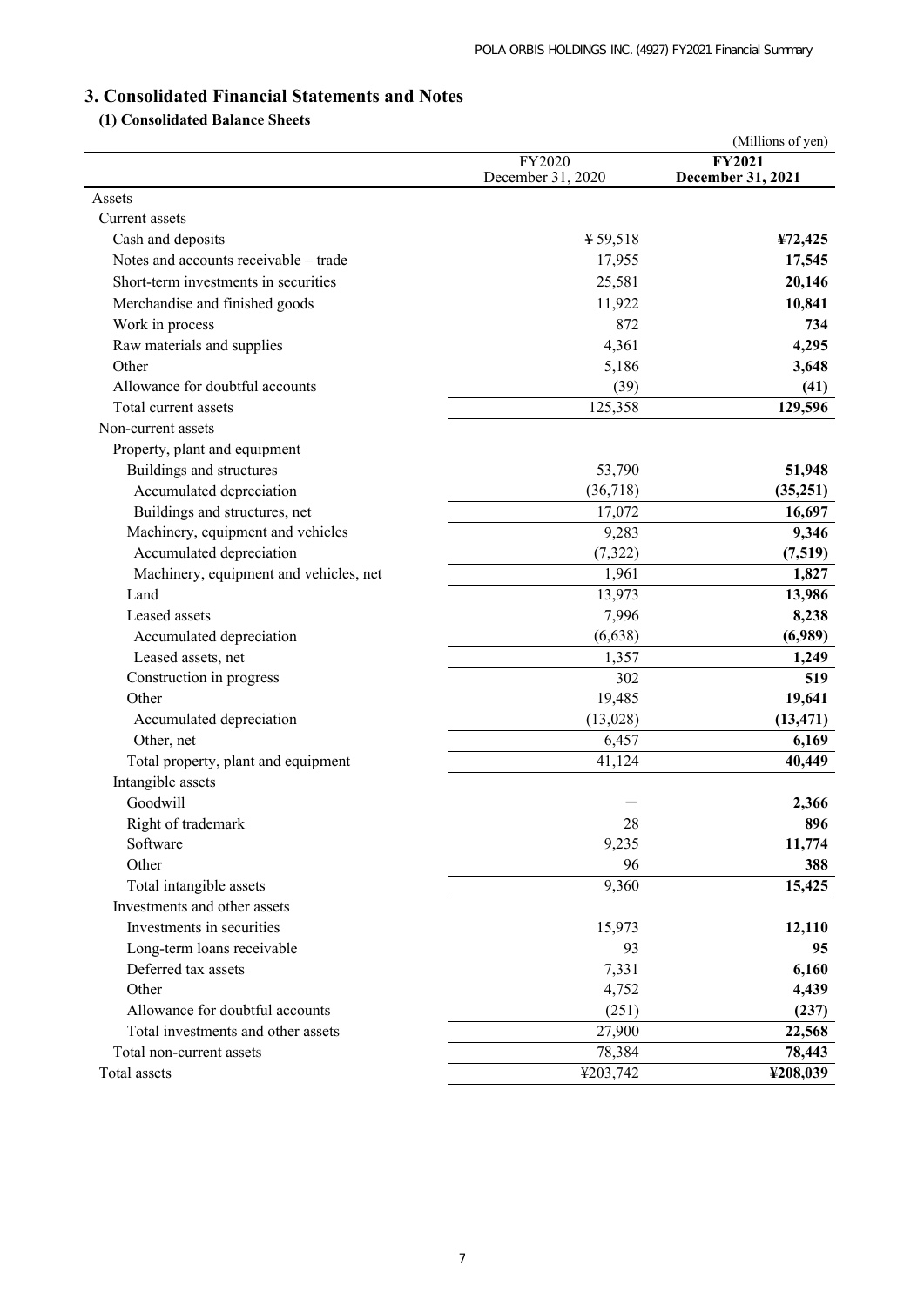|                                              |                   | (Millions of yen)      |
|----------------------------------------------|-------------------|------------------------|
|                                              | FY2020            | <b>FY2021</b>          |
|                                              | December 31, 2020 | December 31, 2021      |
| Liabilities                                  |                   |                        |
| <b>Current liabilities</b>                   |                   |                        |
| Notes and accounts payable - trade           | 42,657            | $\frac{1}{2}$ , 2, 513 |
| Lease obligations                            | 996               | 840                    |
| Accounts payable - other                     | 12,747            | 11,507                 |
| Income taxes payable                         | 593               | 1,736                  |
| Provision for bonuses                        | 1,615             | 1,831                  |
| Provision for directors' bonuses             | 32                | 131                    |
| Provision for sales returns                  | 69                | 56                     |
| Provision for point program                  | 2,482             | 1,982                  |
| Current portion of long-term loans payable   |                   | 11                     |
| Other                                        | 3,387             | 4,624                  |
| Total current liabilities                    | 24,582            | 25,236                 |
| Non-current liabilities                      |                   |                        |
| Long-term borrowings                         |                   | 72                     |
| Lease obligations                            | 1,443             | 1,354                  |
| Net defined benefit liability                | 3,937             | 3,434                  |
| Provision for share benefits for directors   | 49                | 84                     |
| Provision for environmental measures         | 52                | 52                     |
| Asset retirement obligations                 | 2,154             | 2,868                  |
| Other                                        | 1,667             | 1,669                  |
| Total non-current liabilities                | 9,305             | 9,536                  |
| <b>Total liabilities</b>                     | 33,887            | 34,772                 |
| Net assets                                   |                   |                        |
| Shareholders' equity                         |                   |                        |
| Common stock                                 | 10,000            | 10,000                 |
| Capital surplus                              | 80,785            | 81,027                 |
| Retained earnings                            | 79,868            | 83,853                 |
| Treasury stock                               | (2,652)           | (2, 867)               |
| Total shareholders' equity                   | 168,001           | 172,013                |
| Accumulated other comprehensive income       |                   |                        |
| Valuation difference on                      |                   |                        |
| available-for-sale securities                | (59)              | 5                      |
| Foreign currency translation adjustments     | 1,794             | 999                    |
| Remeasurements of defined benefit plans      | (269)             | (215)                  |
| Total accumulated other comprehensive income | 1,465             | 790                    |
| Subscription rights to shares                | 243               | 243                    |
| Minority interests                           | 144               | 220                    |
| Total net assets                             | 169,854           | 173,267                |
| Total liabilities and net assets             | ¥203,742          | ¥208,039               |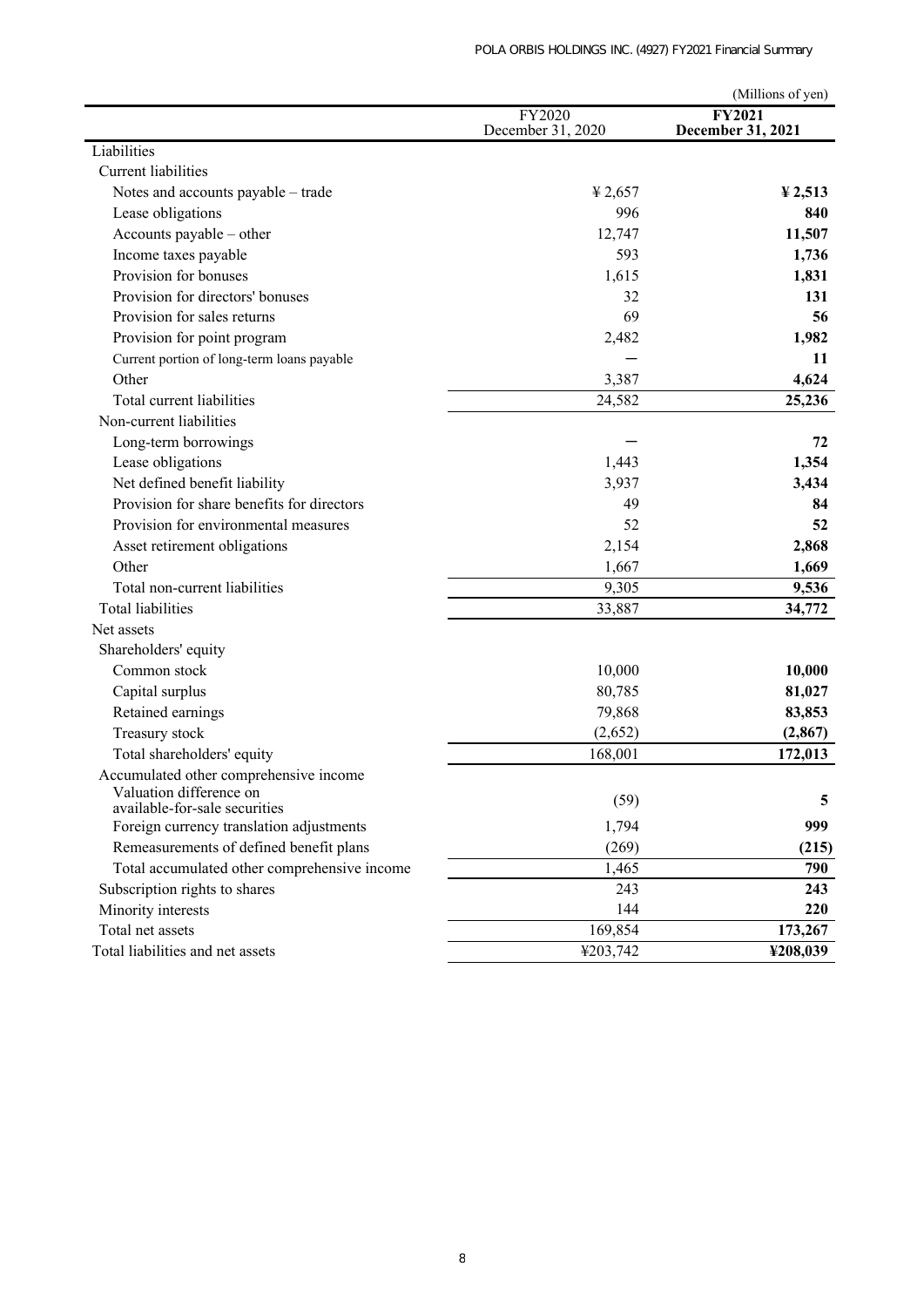# **(2) Consolidated Statements of Income and Consolidated Statements of Comprehensive Income**

Consolidated Statements of Income

|                                                    |                                                   | (Millions of yen)                                        |
|----------------------------------------------------|---------------------------------------------------|----------------------------------------------------------|
|                                                    | Twelve Months Ended December 31                   |                                                          |
|                                                    | FY2020<br>(January 1, 2020-<br>December 31, 2020) | <b>FY2021</b><br>(January 1, 2021-<br>December 31, 2021) |
| Net sales                                          | ¥176,311                                          | ¥178,642                                                 |
| Cost of sales                                      | 29,979                                            | 28,720                                                   |
| Gross profit                                       | 146,331                                           | 149,921                                                  |
| Selling, general and administrative expenses       |                                                   |                                                          |
| Sales commission                                   | 35,996                                            | 33,992                                                   |
| Promotion expenses                                 | 19,483                                            | 17,989                                                   |
| Packing and transportation expenses                | 5,019                                             | 4,793                                                    |
| Advertising expenses                               | 10,834                                            | 12,113                                                   |
| Provision of allowance for doubtful accounts       | 104                                               | 23                                                       |
| Provision for point program                        | 2,304                                             | 1,732                                                    |
| Salaries, allowances and bonuses                   | 20,674                                            | 21,443                                                   |
| Welfare expenses                                   | 3,731                                             | 4,108                                                    |
| Retirement benefit expenses                        | 755                                               | 730                                                      |
| Provision for bonuses                              | 1,359                                             | 1,619                                                    |
| Depreciation and amortization                      | 5,229                                             | 5,482                                                    |
| Amortization of Goodwill                           |                                                   | 283                                                      |
| Other                                              | 27,085                                            | 28,719                                                   |
| Total selling, general and administrative expenses | 132,578                                           | 133,033                                                  |
| Operating income                                   | 13,752                                            | 16,888                                                   |
| Non-operating income                               |                                                   |                                                          |
| Interest income                                    | 186                                               | 147                                                      |
| Foreign exchange gains                             |                                                   | 1,974                                                    |
| Other                                              | 157                                               | 176                                                      |
| Total non-operating income                         | 344                                               | 2,297                                                    |
| Non-operating expenses                             |                                                   |                                                          |
| Interest expense                                   | 88                                                | 88                                                       |
| Loss on sales of investment securities             | 367                                               |                                                          |
| Foreign exchange losses                            | 7                                                 |                                                          |
| Compensation expenses                              | 946                                               |                                                          |
| Commission expenses                                | 71                                                | 73                                                       |
| Other                                              | 36                                                | 55                                                       |
| Total non-operating expenses                       | 1,517                                             | 217                                                      |
| Ordinary income                                    | ¥12,579                                           | ¥18,968                                                  |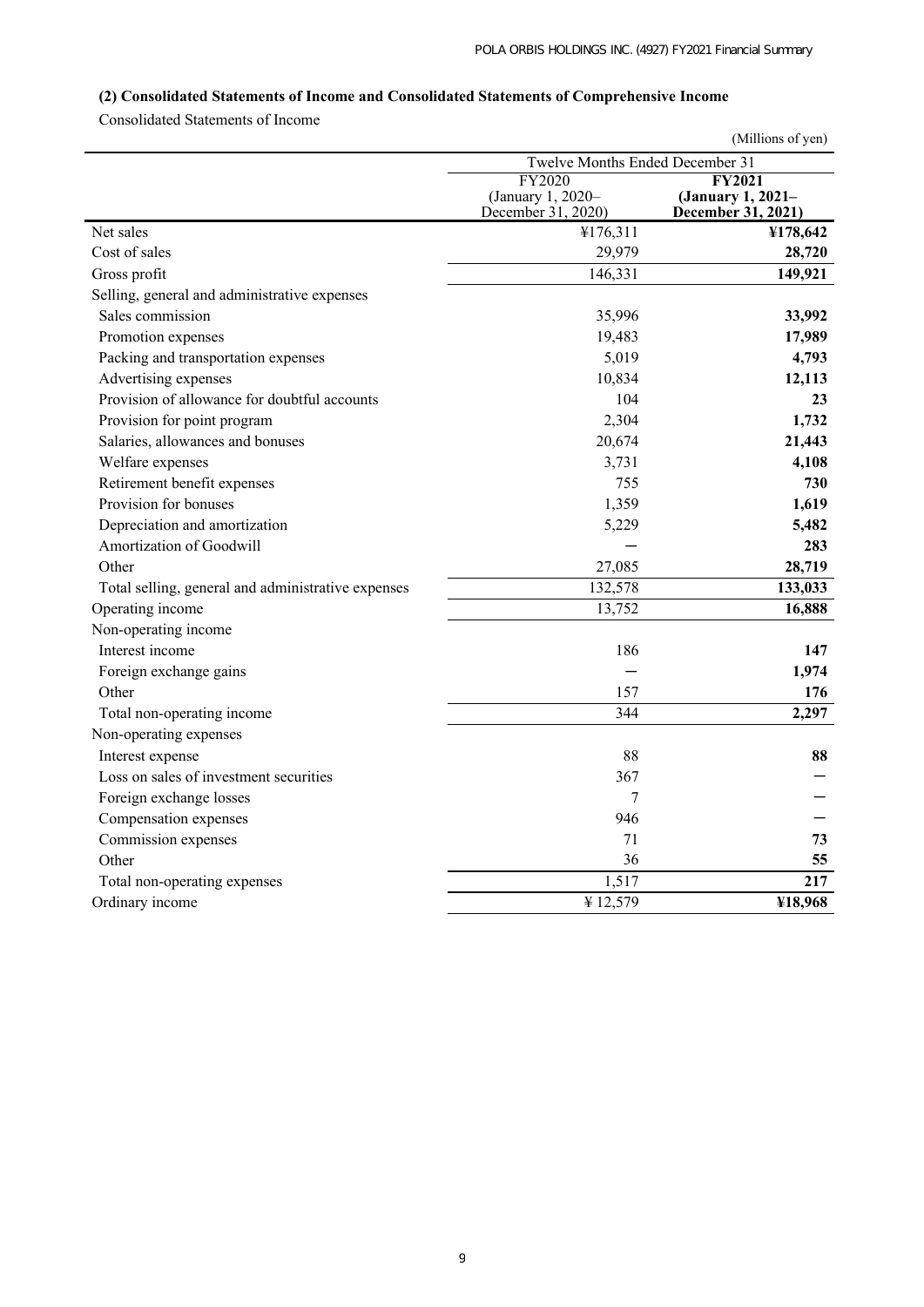(Millions of yen)

|                                                  | Twelve Months Ended December 31                   |                                                          |
|--------------------------------------------------|---------------------------------------------------|----------------------------------------------------------|
|                                                  | FY2020<br>(January 1, 2020-<br>December 31, 2020) | <b>FY2021</b><br>(January 1, 2021–<br>December 31, 2021) |
| Extraordinary income                             |                                                   |                                                          |
| Gain on step aquisitions                         | $\frac{1}{2}$                                     | ¥297                                                     |
| Subsidy income                                   | 776                                               | 83                                                       |
| Other                                            | 104                                               | 2                                                        |
| Total extraordinary income                       | 880                                               | 383                                                      |
| <b>Extraordinary losses</b>                      |                                                   |                                                          |
| Loss on disposal of non-current assets           | 234                                               | 671                                                      |
| Impairment loss                                  | 2,608                                             | 853                                                      |
| Loss on valuation of investment securities       | 128                                               | 31                                                       |
| Loss related to COVID-19                         | 1,283                                             | 180                                                      |
| Other                                            | 36                                                | 4                                                        |
| Total extraordinary losses                       | 4,291                                             | 1,740                                                    |
| Income before income taxes                       | 9,169                                             | 17,612                                                   |
| Income taxes $-$ current                         | 4,482                                             | 5,118                                                    |
| Income taxes – deferred                          | 45                                                | 702                                                      |
| Total income taxes                               | 4,527                                             | 5,821                                                    |
| Net income                                       | 4,641                                             | 11,790                                                   |
| Profit attributable to non-controlling interests | 9                                                 | 56                                                       |
| Profit attributable to owners of parent          | ¥4,632                                            | ¥11,734                                                  |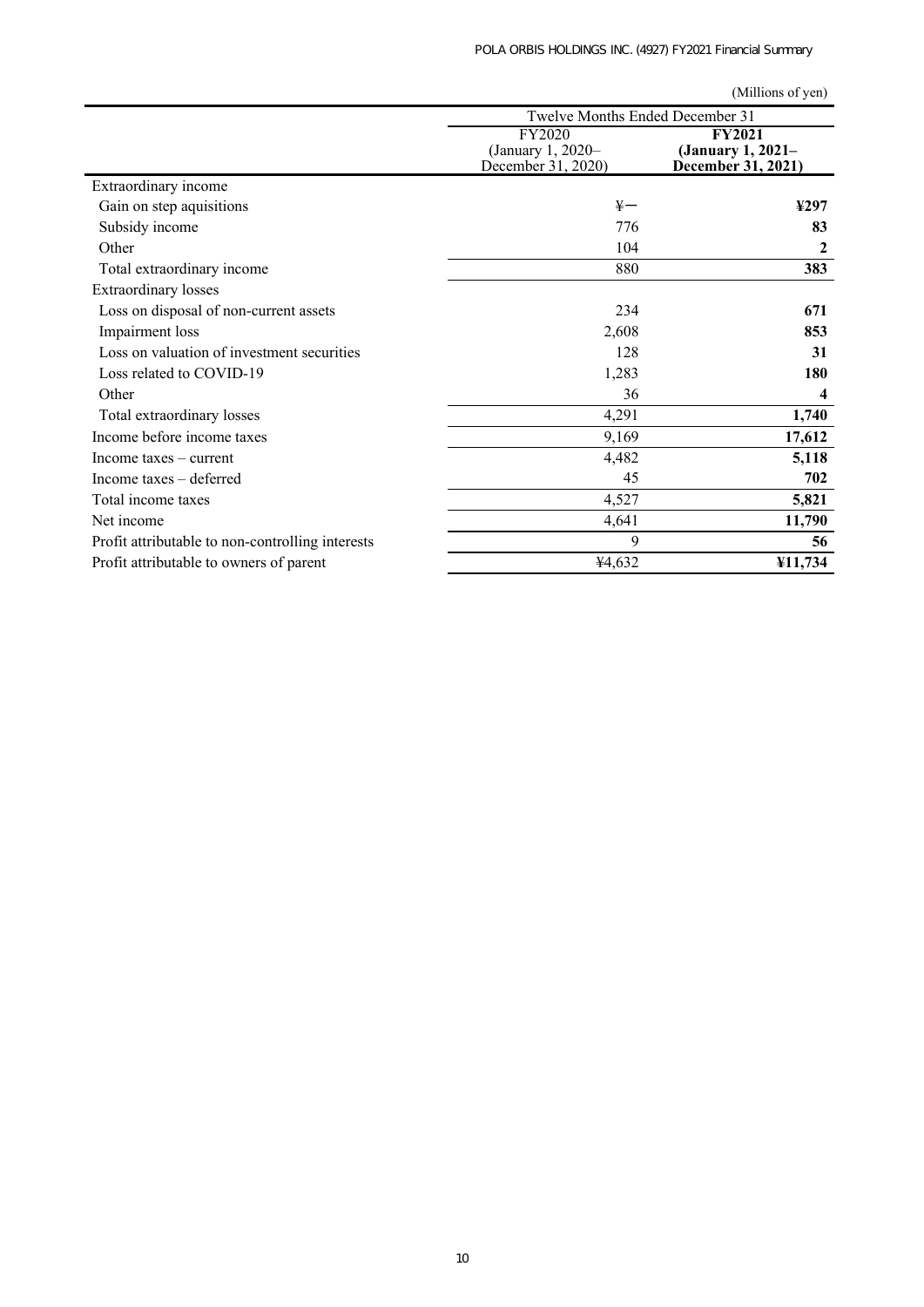|                                                                   |                                         | (Millions of yen)                       |  |
|-------------------------------------------------------------------|-----------------------------------------|-----------------------------------------|--|
|                                                                   | Twelve Months Ended December 31         |                                         |  |
|                                                                   | FY2020                                  | <b>FY2021</b>                           |  |
|                                                                   | (January 1, 2020–<br>December 31, 2020) | (January 1, 2021-<br>December 31, 2021) |  |
| Net income                                                        | 44,641                                  | ¥11,790                                 |  |
| Other comprehensive income                                        |                                         |                                         |  |
| Valuation difference on available-for-sale securities             | 2                                       | 65                                      |  |
| Foreign currency translation adjustments                          | (252)                                   | (775)                                   |  |
| Remeasurements of defined benefit plans                           | 72                                      | 54                                      |  |
| Total other comprehensive income                                  | (177)                                   | (655)                                   |  |
| Comprehensive income                                              | 4,463                                   | 11,134                                  |  |
| Comprehensive income attributable to owners of the<br>parent      | 4,453                                   | 11,059                                  |  |
| Comprehensive income attributable to non-controlling<br>interests | ¥9                                      | $\frac{1}{2}$ 75                        |  |

# Consolidated Statements of Comprehensive Income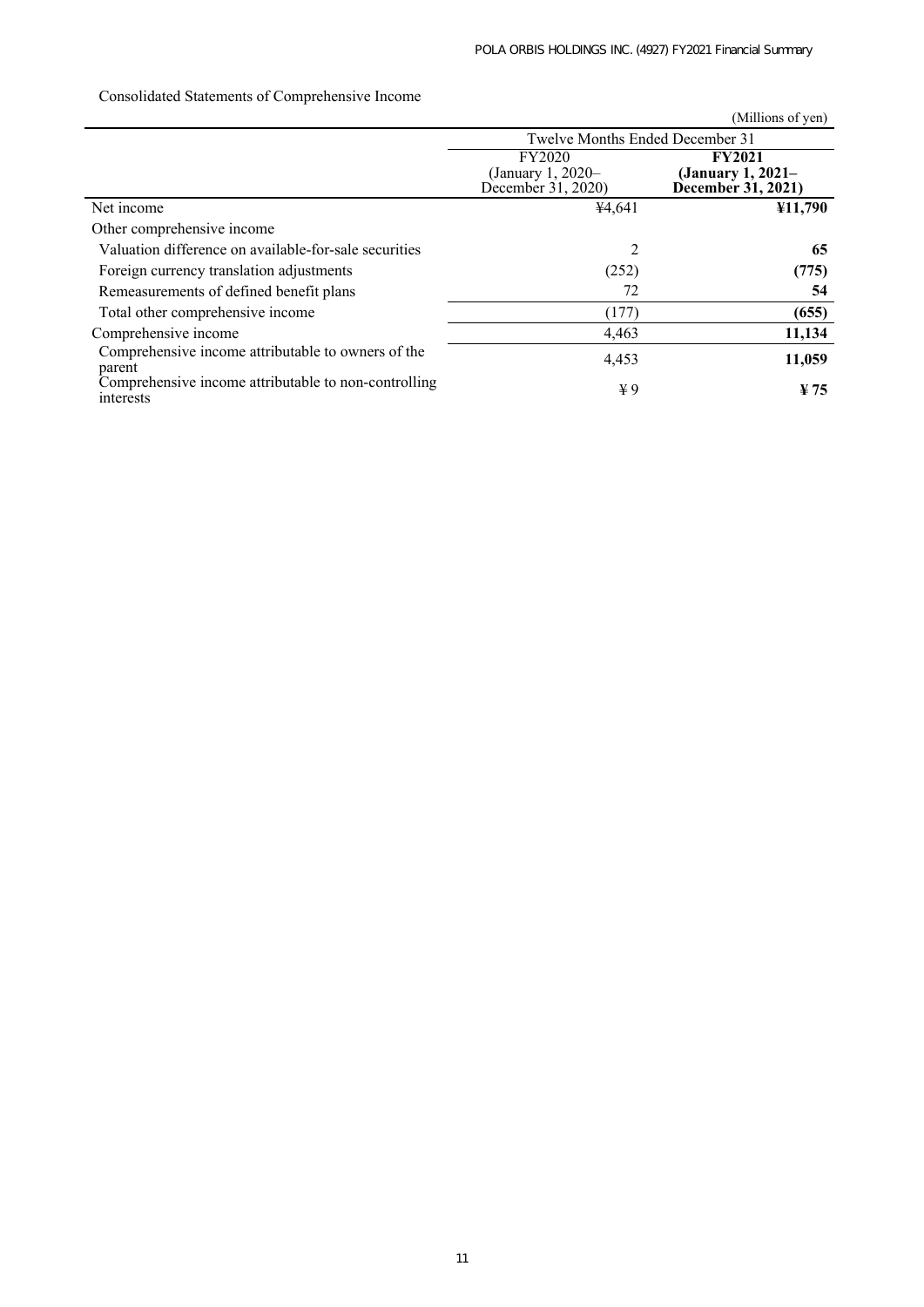# **(3) Consolidated Statements of Changes in Net Assets**

FY2020 (January 1, 2020 – December 31, 2020)

|                                                         |              |                      |                      |                      | (Millions of yen)             |  |
|---------------------------------------------------------|--------------|----------------------|----------------------|----------------------|-------------------------------|--|
|                                                         |              | Shareholders' equity |                      |                      |                               |  |
|                                                         | Common stock | Capital surplus      | Retained<br>earnings | Treasury stock       | Total shareholders'<br>equity |  |
| Balance at the beginning<br>of the period               | ¥10,000      | ¥80,785              | ¥100,915             | $\frac{1}{2}(2,652)$ | ¥189,047                      |  |
| Changes of items during the<br>period                   |              |                      |                      |                      |                               |  |
| Dividends from<br>retained earnings                     |              |                      | (25,678)             |                      | (25,678)                      |  |
| Net income attributable to<br>owners of parent          |              |                      | 4,632                |                      | 4,632                         |  |
| Disposal of treasury stock                              |              | $\theta$             |                      | $\theta$             | $\Omega$                      |  |
| Net changes of items other<br>than shareholders' equity |              |                      |                      |                      |                               |  |
| Total changes of items during<br>the period             |              | $\theta$             | (21,046)             | $\theta$             | (21,046)                      |  |
| Balance at the end of<br>the period                     | ¥10,000      | ¥80,785              | ¥79,868              | $\frac{1}{2}(2,652)$ | ¥168,001                      |  |

|                                                         |                                                                       | Accumulated other comprehensive income            |                                                       |                                                            |                                          |                       |                     |
|---------------------------------------------------------|-----------------------------------------------------------------------|---------------------------------------------------|-------------------------------------------------------|------------------------------------------------------------|------------------------------------------|-----------------------|---------------------|
|                                                         | Valuation<br>difference<br>on<br>available-<br>for-sale<br>securities | Foreign<br>currency<br>translation<br>adjustments | Remeasure-<br>ments of<br>defined<br>benefit<br>plans | Total<br>accumulated<br>other<br>comprehen-<br>sive income | Subscrip-<br>tion<br>rights to<br>shares | Minority<br>interests | Total net<br>assets |
| Balance at the beginning<br>of the period               | $\frac{1}{2}(62)$                                                     | ¥2,047                                            | $\frac{1}{2}(341)$                                    | ¥1,643                                                     | ¥243                                     | ¥134                  | ¥191,069            |
| Changes of items during the<br>period                   |                                                                       |                                                   |                                                       |                                                            |                                          |                       |                     |
| Dividends from<br>retained earnings                     |                                                                       |                                                   |                                                       |                                                            |                                          |                       | (25,678)            |
| Net income attributable to<br>owners of parent          |                                                                       |                                                   |                                                       |                                                            |                                          |                       | 4,632               |
| Disposal of treasury stock                              |                                                                       |                                                   |                                                       |                                                            |                                          |                       | $\Omega$            |
| Net changes of items other<br>than shareholders' equity | 2                                                                     | (252)                                             | 72                                                    | (178)                                                      | (0)                                      | 9                     | (168)               |
| Total changes of items during<br>the period             | $\overline{2}$                                                        | (252)                                             | 72                                                    | (178)                                                      | (0)                                      | 9                     | (21,214)            |
| Balance at the end of<br>the period                     | $*(59)$                                                               | ¥1,794                                            | $\frac{1}{2}(269)$                                    | ¥1,465                                                     | 4243                                     | ¥144                  | ¥169,854            |

(Millions of yen)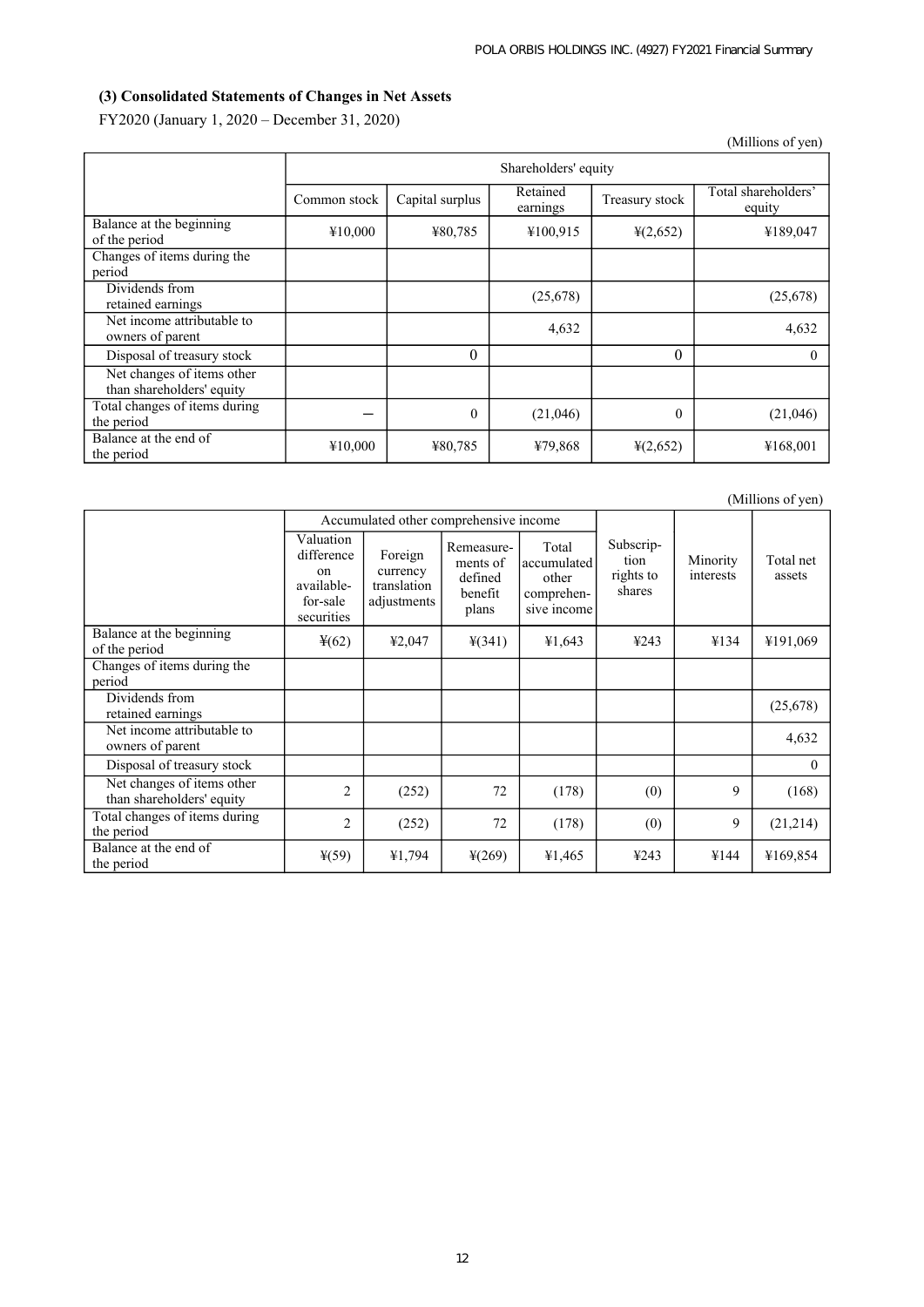# **FY2021 (January 1, 2021 – December 31, 2021)**

(Millions of yen)

|                                                         | Shareholders' equity |                 |                      |                      |                               |  |  |
|---------------------------------------------------------|----------------------|-----------------|----------------------|----------------------|-------------------------------|--|--|
|                                                         | Common stock         | Capital surplus | Retained<br>earnings | Treasury stock       | Total shareholders'<br>equity |  |  |
| Balance at the beginning<br>of the period               | ¥10,000              | ¥80,785         | ¥79,868              | $\frac{1}{2}(2,652)$ | ¥168,001                      |  |  |
| Changes of items during the<br>period                   |                      |                 |                      |                      |                               |  |  |
| Dividends from<br>retained earnings                     |                      |                 | (7,750)              |                      | (7,750)                       |  |  |
| Net income attributable to<br>owners of parent          |                      |                 | 11,734               |                      | 11,734                        |  |  |
| Disposal of treasury stock                              |                      | 242             |                      | (214)                | 27                            |  |  |
| Net changes of items other<br>than shareholders' equity |                      |                 |                      |                      |                               |  |  |
| Total changes of items during<br>the period             |                      | 242             | 3,984                | (214)                | 4,012                         |  |  |
| Balance at the end of<br>the period                     | ¥10,000              | ¥81,027         | ¥83,853              | $\frac{1}{2}(2,867)$ | ¥172,013                      |  |  |

(Millions of yen)

|                                                         |                                                                                  | Accumulated other comprehensive income            |                                                       |                                                            |                                           |                       |                     |
|---------------------------------------------------------|----------------------------------------------------------------------------------|---------------------------------------------------|-------------------------------------------------------|------------------------------------------------------------|-------------------------------------------|-----------------------|---------------------|
|                                                         | Valuation<br>difference<br><sub>on</sub><br>available-<br>for-sale<br>securities | Foreign<br>currency<br>translation<br>adjustments | Remeasure-<br>ments of<br>defined<br>benefit<br>plans | Total<br>accumulated<br>other<br>comprehen-<br>sive income | Subscrip-<br>tion<br>rights to<br>shares  | Minority<br>interests | Total net<br>assets |
| Balance at the beginning<br>of the period               | $\frac{1}{2}(59)$                                                                | ¥1,794                                            | $\frac{1}{2}(269)$                                    | ¥1,465                                                     | 4243                                      | ¥144                  | ¥169,854            |
| Changes of items during the<br>period                   |                                                                                  |                                                   |                                                       |                                                            |                                           |                       |                     |
| Dividends from<br>retained earnings                     |                                                                                  |                                                   |                                                       |                                                            |                                           |                       | (7,750)             |
| Net income attributable to<br>owners of parent          |                                                                                  |                                                   |                                                       |                                                            |                                           |                       | 11,734              |
| Disposal of treasury stock                              |                                                                                  |                                                   |                                                       |                                                            |                                           |                       | 27                  |
| Net changes of items other<br>than shareholders' equity | 65                                                                               | (795)                                             | 54                                                    | (675)                                                      | (0)                                       | 75                    | (599)               |
| Total changes of items during<br>the period             | 65                                                                               | (795)                                             | 54                                                    | (675)                                                      | (0)                                       | 75                    | 3,412               |
| Balance at the end of<br>the period                     | 45                                                                               | ¥999                                              | $\frac{1}{2}(215)$                                    | ¥790                                                       | $\textcolor{blue}{\boldsymbol{\Psi}}$ 243 | ¥220                  | ¥173,267            |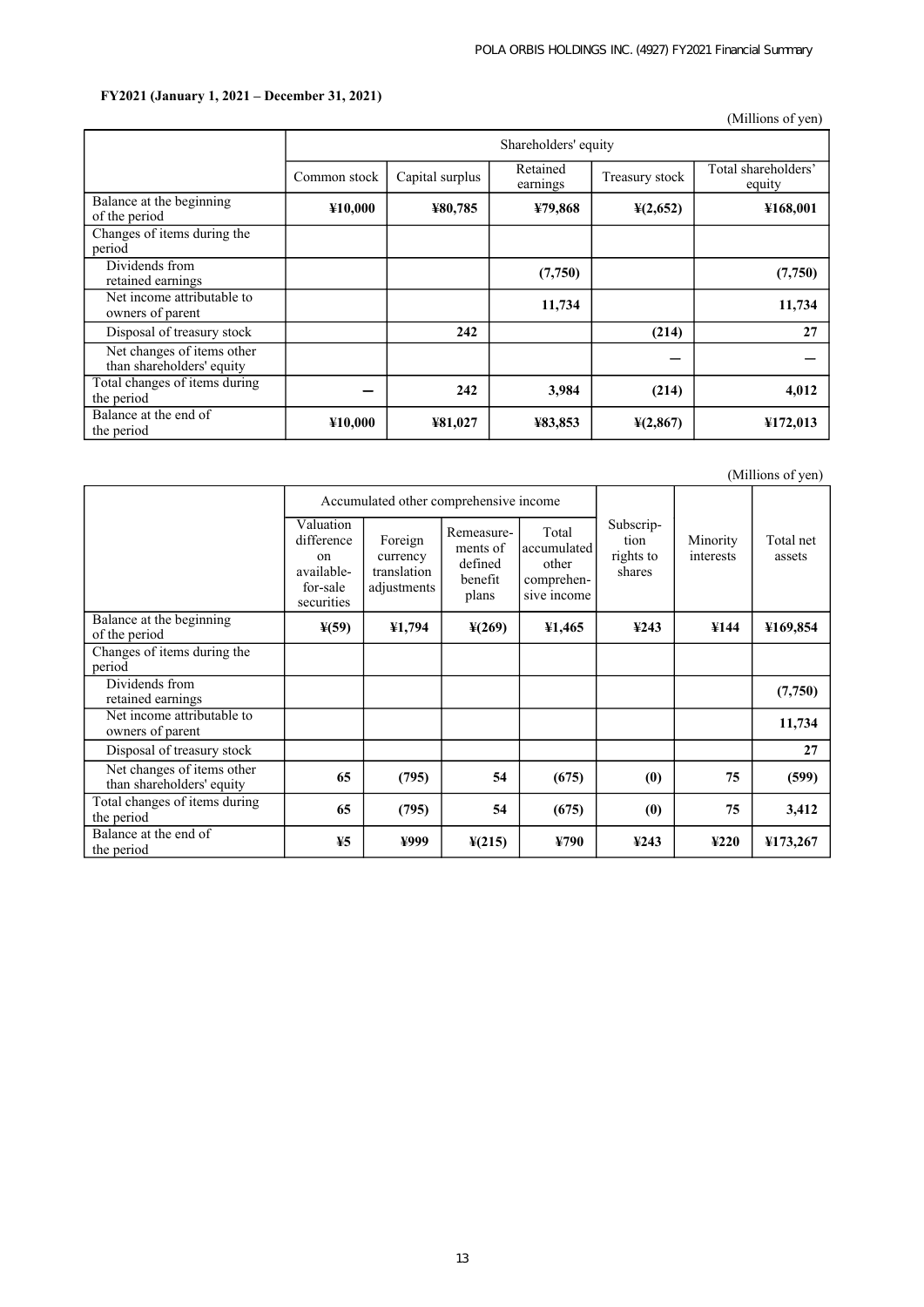|                                                                 |                                                   | (Millions of yen)                                        |  |  |
|-----------------------------------------------------------------|---------------------------------------------------|----------------------------------------------------------|--|--|
|                                                                 | Twelve Months Ended December 31                   |                                                          |  |  |
|                                                                 | FY2020<br>(January 1, 2020-<br>December 31, 2020) | <b>FY2021</b><br>(January 1, 2021-<br>December 31, 2021) |  |  |
| Cash flows from operating activities                            |                                                   |                                                          |  |  |
| Income before income taxes                                      | ¥9,169                                            | ¥17,612                                                  |  |  |
| Depreciation and amortization                                   | 7,255                                             | 7,110                                                    |  |  |
| Impairment loss                                                 | 2,608                                             | 853                                                      |  |  |
| Amortization of Goodwill                                        |                                                   | 283                                                      |  |  |
| Decrease in allowance for doubtful accounts                     | (919)                                             | (13)                                                     |  |  |
| Increase in provision for bonuses                               | 68                                                | 187                                                      |  |  |
| Decrease in provision for point program                         | (389)                                             | (504)                                                    |  |  |
| Increase in other provision                                     | 16                                                | 147                                                      |  |  |
| Increase in net defined benefit liability                       | 158                                               | (435)                                                    |  |  |
| Interest and dividend income                                    | (186)                                             | (147)                                                    |  |  |
| Interest expense                                                | 88                                                | 88                                                       |  |  |
| Loss on sales of investment securities                          | 367                                               |                                                          |  |  |
| Foreign exchange gain                                           | (305)                                             | (1,581)                                                  |  |  |
| Gain (loss) on sales of non-current assets                      | (3)                                               | (1)                                                      |  |  |
| Loss on disposal of non-current assets                          | 234                                               | 671                                                      |  |  |
| Subsidy income                                                  | (776)                                             | (83)                                                     |  |  |
| Loss related to COVID-19                                        | 1,283                                             | 180                                                      |  |  |
| Decrease (increase) in notes and accounts<br>receivable – trade | 3,726                                             | 714                                                      |  |  |
| Decrease (increase) in inventories                              | 2,535                                             | 2,081                                                    |  |  |
| Increase (decrease) in notes and accounts payable -<br>trade    | (465)                                             | (414)                                                    |  |  |
| Increase (decrease) in consumption taxes payable                | (639)                                             | 1,302                                                    |  |  |
| Decrease (increase) in other assets                             | 1,653                                             | 43                                                       |  |  |
| Increase (decrease) in other liabilities                        | (392)                                             | (885)                                                    |  |  |
| Other                                                           | 300                                               | (71)                                                     |  |  |
| Subtotal                                                        | 25,388                                            | 27,136                                                   |  |  |
| Interest and dividends received                                 | 206                                               | 230                                                      |  |  |
| Interest paid                                                   | (88)                                              | (90)                                                     |  |  |
| Income taxes paid                                               | (1,794)                                           | (3,380)                                                  |  |  |
| Subsidy income received                                         | 776                                               | 83                                                       |  |  |
| Payment for loss related to COVID-19                            | (1,093)                                           | (149)                                                    |  |  |
| Net cash provided by operating activities                       | ¥23,394                                           | ¥23,830                                                  |  |  |

# **(4) Consolidated Statements of Cash Flows**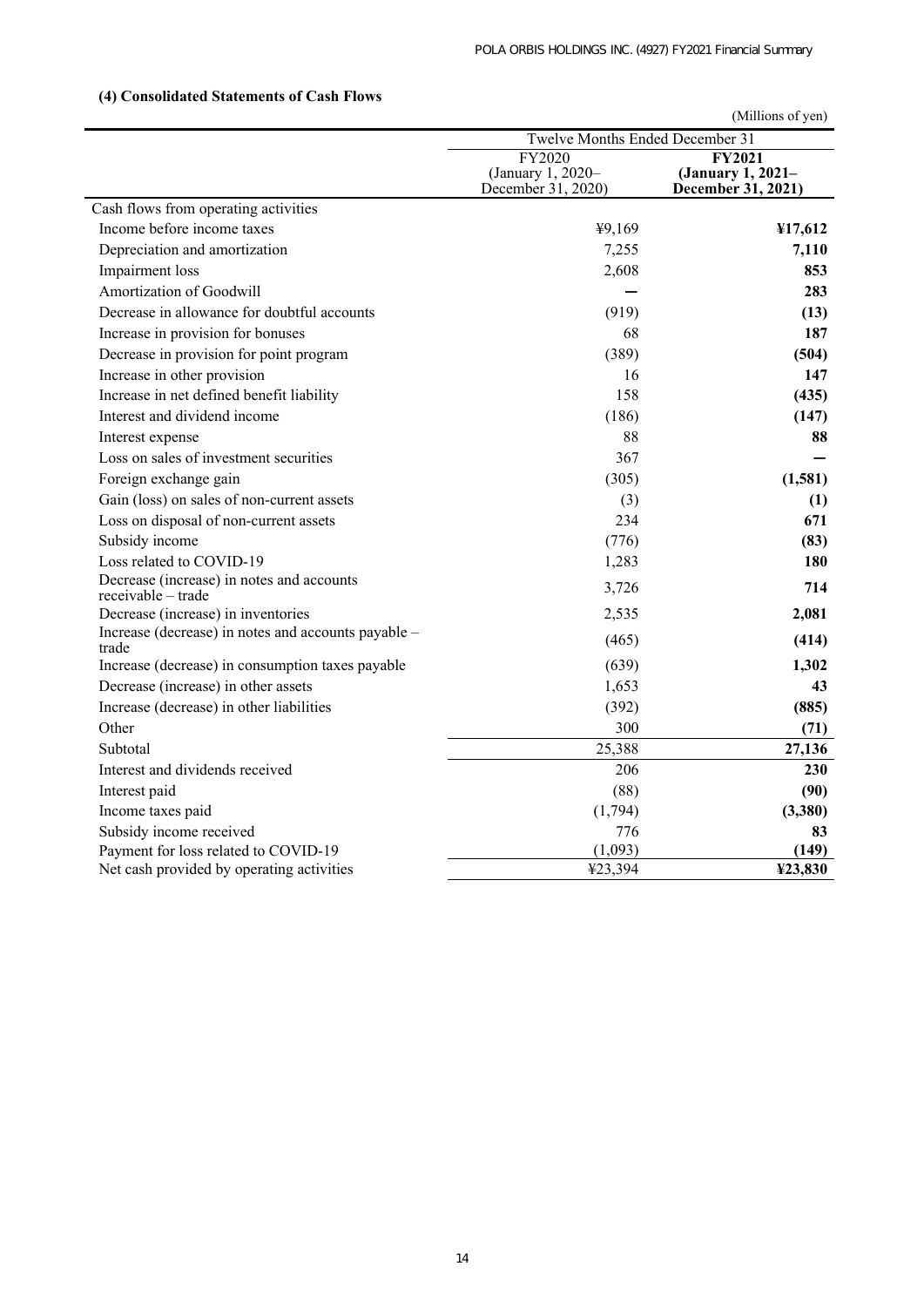|                                                                                                         | Twelve Months Ended December 31                   |                                                          |
|---------------------------------------------------------------------------------------------------------|---------------------------------------------------|----------------------------------------------------------|
|                                                                                                         | FY2020<br>(January 1, 2020-<br>December 31, 2020) | <b>FY2021</b><br>(January 1, 2021–<br>December 31, 2021) |
| Cash flows from investing activities                                                                    |                                                   |                                                          |
| Payments into time deposits                                                                             | $\frac{1}{2}(245)$                                | $\frac{1}{2}(245)$                                       |
| Proceeds from withdrawal of time deposits                                                               | 330                                               | 245                                                      |
| Purchase of short-term investments in securities                                                        | (10,000)                                          | (1,700)                                                  |
| Proceeds from sales and redemption of<br>short-term investments in securities                           | 20,400                                            | 14,300                                                   |
| Purchase of property, plant and equipment                                                               | (3, 497)                                          | (2, 248)                                                 |
| Proceeds from sales of property, plant and equipment                                                    | 15                                                | 3                                                        |
| Purchase of intangible assets                                                                           | (3,955)                                           | (4,948)                                                  |
| Payments for disposal of non-current assets                                                             | (17)                                              | (524)                                                    |
| Purchase of investments in securities                                                                   | (9,222)                                           | (3,280)                                                  |
| Proceeds from sales of investment securities                                                            | 3,452                                             |                                                          |
| Payment for Asset retirement obligations                                                                | (156)                                             | (379)                                                    |
| Purchase of long-term prepaid expenses                                                                  | (373)                                             | (218)                                                    |
| Payments for lease and guarantee deposits                                                               | (288)                                             | (138)                                                    |
| Proceeds from collection of lease and guarantee<br>deposits                                             | 241                                               | 387                                                      |
| Payments for sales of shares of subsidiaries resulting<br>in change in scope of consolidation           |                                                   | (3,231)                                                  |
| Other                                                                                                   | (25)                                              | (196)                                                    |
| Net cash used in investing activities                                                                   | (3, 342)                                          | (2,174)                                                  |
| Cash flows from financing activities                                                                    |                                                   |                                                          |
| Repayment of loan payable                                                                               |                                                   | (39)                                                     |
| Repayments of lease obligations                                                                         | (1, 462)                                          | (1,304)                                                  |
| Cash dividends paid                                                                                     | (25,670)                                          | (7,756)                                                  |
| Purchase of treasury stock                                                                              |                                                   | (270)<br>270                                             |
| Proceeds from sales of treasury stock                                                                   | $\theta$                                          |                                                          |
| Net cash used in financing activities<br>Effect of exchange rate change on cash and<br>cash equivalents | (27, 133)<br>136                                  | (9,100)<br>294                                           |
| Net decrease in cash and cash equivalents                                                               | (6,944)                                           | 12,848                                                   |
| Cash and cash equivalents at beginning of period                                                        | 65,789                                            | 58,844                                                   |
| Cash and cash equivalents at end of period                                                              | ¥58,844                                           | ¥71,693                                                  |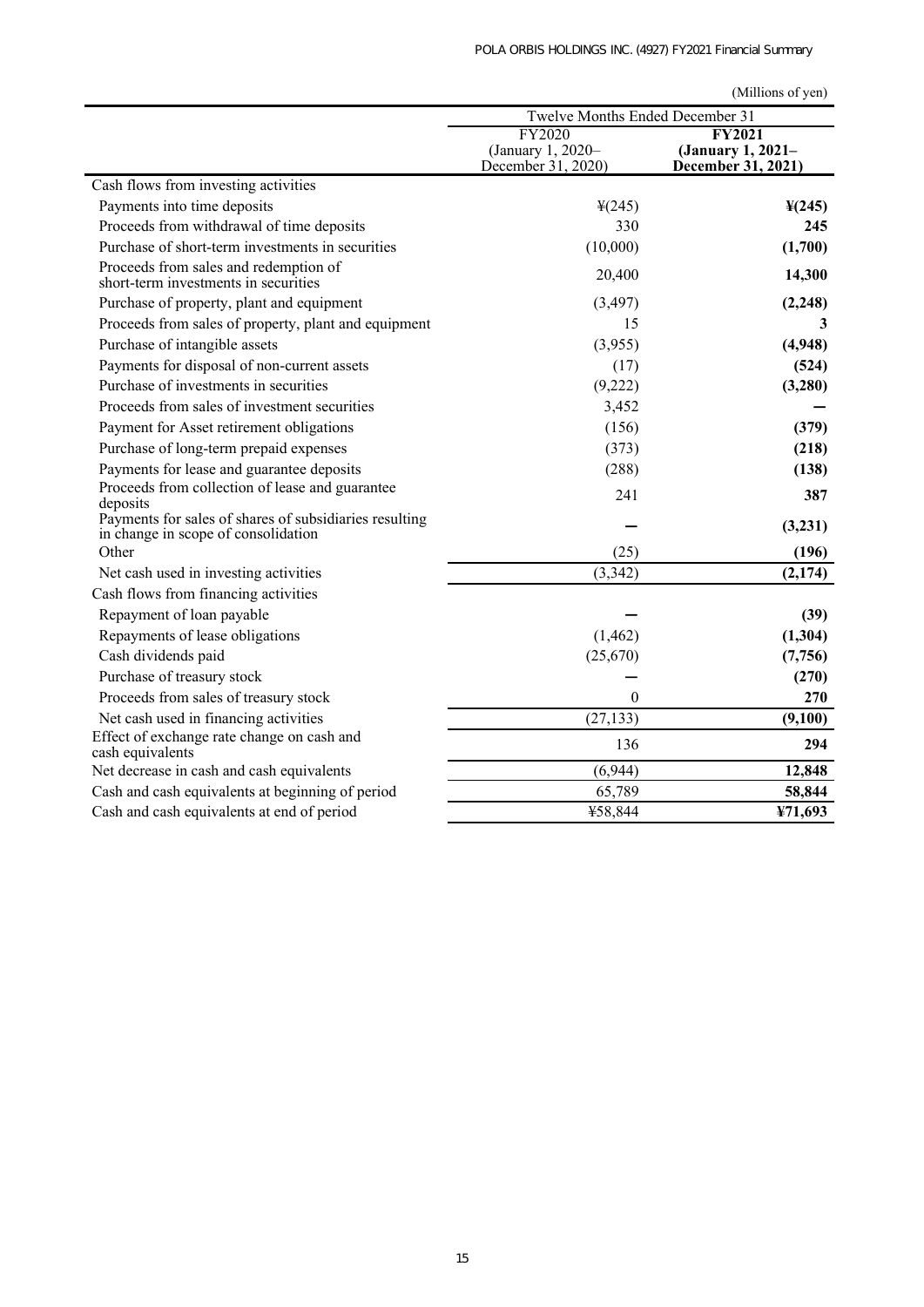### **(5) Notes to Consolidated Financial Statements**

#### **(Going Concern Assumptions)**

None

#### **(Investment and Rental Property)**

The Group owns office buildings and residential properties for lease in Tokyo and other areas.

In fiscal 2020, net rental income from investment and rental properties was  $\frac{1}{2}$  million (rental income is recorded under net sales and non-operating income, while rental expenses are recorded under cost of sales, selling, general and administrative expenses, and non-operating expenses).

In fiscal 2021, net rental income from investment and rental properties is ¥613 million (rental income is recorded under net sales and non-operating income, while rental expenses are recorded under cost of sales, selling, general and administrative expenses, and non-operating expenses).

The carrying amounts on the consolidated balance sheet, net change during fiscal 2020 and fiscal 2021 and the fair value of those properties are stated below.

|                                      |                                      |               | (Millions of yen)                                                       |
|--------------------------------------|--------------------------------------|---------------|-------------------------------------------------------------------------|
|                                      |                                      | <b>FY2020</b> | <b>FY2021</b>                                                           |
|                                      |                                      |               | (January 1, 2020–December 31, 2020) (January 1, 2021–December 31, 2021) |
| Carrying Amounts  <br>on the         | Balance at<br>Beginning of<br>Period | ¥18,077       | 417,777                                                                 |
| Consolidated<br><b>Balance Sheet</b> | Change                               | $*(300)$      | $\angle 413$                                                            |
|                                      | Balance at<br>End of Period          | ¥17,777       | ¥17,790                                                                 |
| Fair Value at End of Period          |                                      | ¥61,778       | ¥65,970                                                                 |

Notes: 1. The carrying amounts present acquisition cost less accumulated depreciation and accumulated impairment loss.

|  |  | 2. Main change |
|--|--|----------------|
|--|--|----------------|

| (Fiscal 2020) |  |
|---------------|--|
|               |  |

| Increase:     | Refurbishment of office buildings for lease:                                                          | ¥330 million               |
|---------------|-------------------------------------------------------------------------------------------------------|----------------------------|
|               | Decrease: Depreciation on office buildings and residential properties and other properties for lease: |                            |
|               |                                                                                                       | $\frac{1526}{100}$ million |
| (Fiscal 2021) |                                                                                                       |                            |
| Increase:     | Refurbishment of office buildings for lease:                                                          | $4420$ million             |
| Decrease:     | Depreciation on office buildings and residential properties and other properties for lease:           |                            |
|               |                                                                                                       | $4401$ million             |

3. Method for calculating fair values

The fair values of the major properties are determined at the amounts using appraisal certificates provided by outside real estate assessors. For the other properties, however, the fair value of land is determined at the amount adjusted using the indices that are considered to properly reflect market price. The fair values of depreciable assets such as buildings are determined at the carrying amounts on the consolidated balance sheets.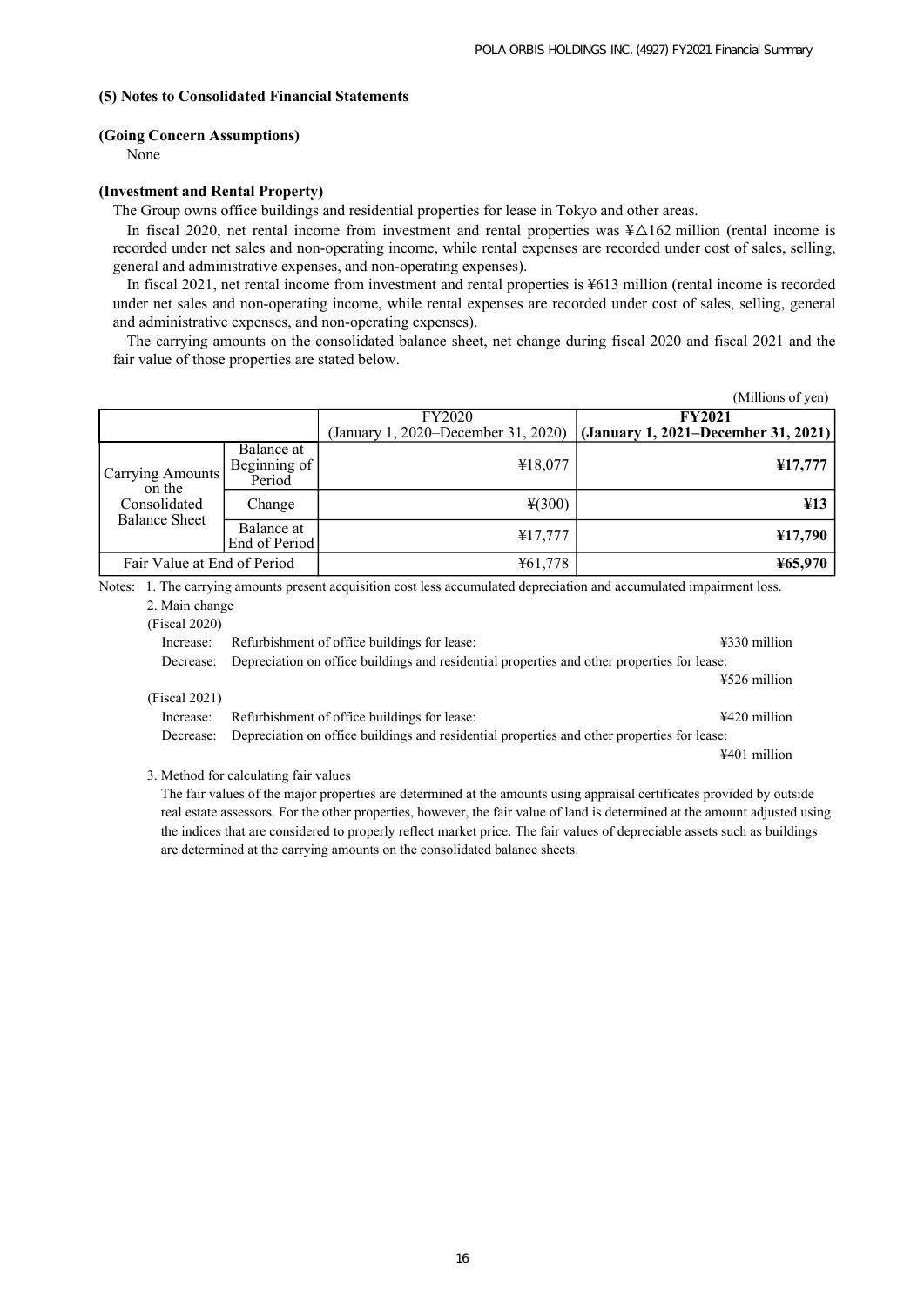## **(Segment Information)**

1. General Information about Reportable Segments

A reportable segment is a component of the Group for which discrete financial information is available and whose operating results are regularly reviewed by the Board of Directors to make decisions about resources to be allocated to the segment and assess its performance.

The Group primarily develops, manufactures and markets cosmetics products and related products. It promotes a multi-brand strategy of holding a range of brands and winning market shares for each of its highprofile brands in order to satisfy the diversifying needs of its customers based on their values. Comprehensive strategies are planned and products are marketed by each brand name in Japan and overseas. In addition to its cosmetics business, a variety of businesses is conducted to contribute to the Group's profits.

Therefore, reportable segments consist of the Beauty Care business, the Group's core business, and the Real Estate business, which indirectly supports the Group's core business.

The Beauty Care business manufactures and distributes cosmetics and health foods and sells fashion items (women's underwear, women's apparel and jewelry) under the following brand names: *POLA, ORBIS, Jurlique, H2O PLUS, THREE, DECENCIA, Amplitude, ITRIM, FIVEISM × THREE, and FUJIMI*. The Real Estate business is engaged in the leasing of office buildings and residential properties.

2. Calculation Method for Net Sales, Profit (Loss), Assets, Liabilities and Other Items by Reportable Segment The accounting method for the Group's reportable business segments is generally the same as described in "Basis for Preparation of Consolidated Financial Statements" disclosed in the most recent securities report (submitted on March 25, 2021).

Segment income is based on operating income. The amounts of inter-segment unrealized profits and transfers are calculated based on prevailing market prices.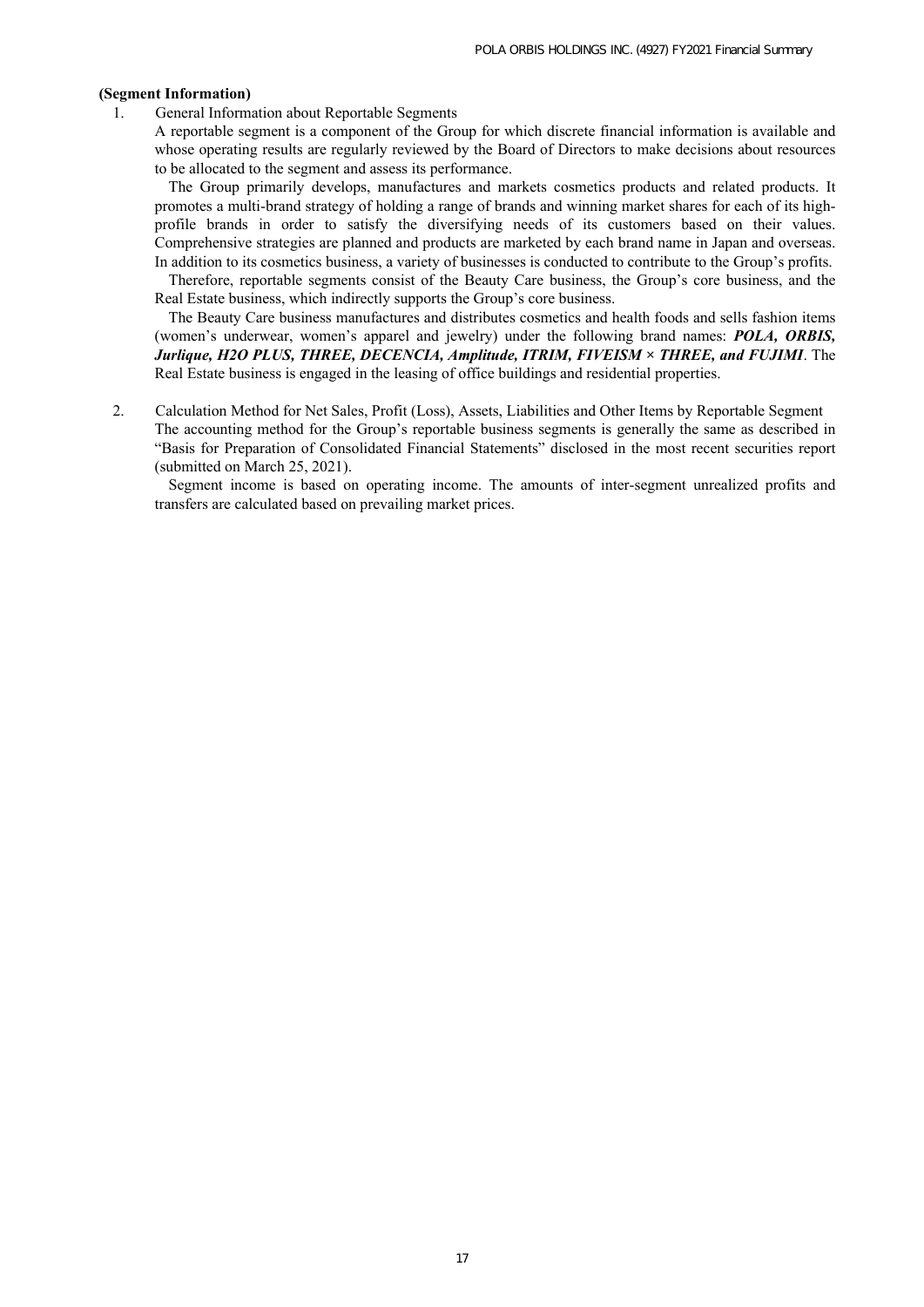3. Information about Net Sales, Profit (Loss), Assets and Other Items by Reportable Segment Fiscal Year Ended December 31, 2020 (January 1, 2020–December 31, 2020)

|                                                                       |                    |                                           |          |                    |          |                             | (Millions of yen)                                                                    |
|-----------------------------------------------------------------------|--------------------|-------------------------------------------|----------|--------------------|----------|-----------------------------|--------------------------------------------------------------------------------------|
|                                                                       | <b>Beauty Care</b> | Reportable Segments<br><b>Real Estate</b> | Subtotal | Others<br>(Note 1) | Subtotal | Reconciliations<br>(Note 2) | Amount<br>Shown on the<br>Consolidated<br>Financial<br><b>Statements</b><br>(Note 3) |
| <b>Net Sales</b>                                                      |                    |                                           |          |                    |          |                             |                                                                                      |
| Sales to External<br>Customers                                        | ¥171,658           | 42,291                                    | ¥173,949 | 42,361             | ¥176,311 |                             | ¥176,311                                                                             |
| <b>Intersegment Sales</b><br>or Transfers                             | 66                 | 528                                       | 594      | 2,417              | 3,012    | 4(3,012)                    |                                                                                      |
| Total                                                                 | 171,724            | 2,820                                     | 174,544  | 4,778              | 179,323  | (3,012)                     | 176,311                                                                              |
| Segment Income                                                        | 12,965             | 710                                       | 13,676   | 128                | 13,804   | (51)                        | 13,752                                                                               |
| <b>Segment Assets</b>                                                 | 163,864            | 22,720                                    | 186,585  | 3,018              | 189,604  | 14,138                      | 203,742                                                                              |
| Other Items                                                           |                    |                                           |          |                    |          |                             |                                                                                      |
| Depreciation and<br>Amortization                                      | 6,709              | 569                                       | 7,278    | 12                 | 7,290    | (34)                        | 7,255                                                                                |
| Amortization of Goodwill                                              |                    |                                           |          |                    |          |                             |                                                                                      |
| Increase in property, plant<br>and equipment and<br>intangible assets | 46,928             | ¥438                                      | ¥7,366   | ¥5                 | ¥7,372   | ¥1,092                      | ¥8,464                                                                               |

Notes: 1. "Others" comprises business operations that are not categorized as reportable segments and include the building maintenance businesses.

2. Reconciliations consist of the following:

(1) The segment income reconciliation of  $\frac{1}{2}$ (51) million includes intersegment transaction eliminations of  $\frac{1}{2}$ ,788 million and less corporate expenses of ¥(3,840) million, not allocated to each segment. Corporate expenses are primarily the Company's administrative expenses not allocated to reportable segments.

(2) The segment assets reconciliation of ¥14,138 million includes less intersegment eliminations of ¥(81,416) million and corporate assets of ¥95,555 million, not allocated to each segment. Corporate assets are primarily the Company's financial assets and assets in the administrative division not allocated to reportable segments.

(3) Reconciliations of depreciation and amortization, and increases in property, plant and equipment, and intangible assets are those related to corporate assets and intersegment eliminations.

3. Segment income is adjusted for operating income reported in the consolidated statements of income.

4. Amortization and increase in long-term prepaid expenses are included in depreciation and amortization, and increases in property, plant and equipment, and intangible assets, respectively.

(Significant Impairment Loss of Non-current Assets)

Impairment loss of ¥ 2,608 million is recognized on Beauty Care segment.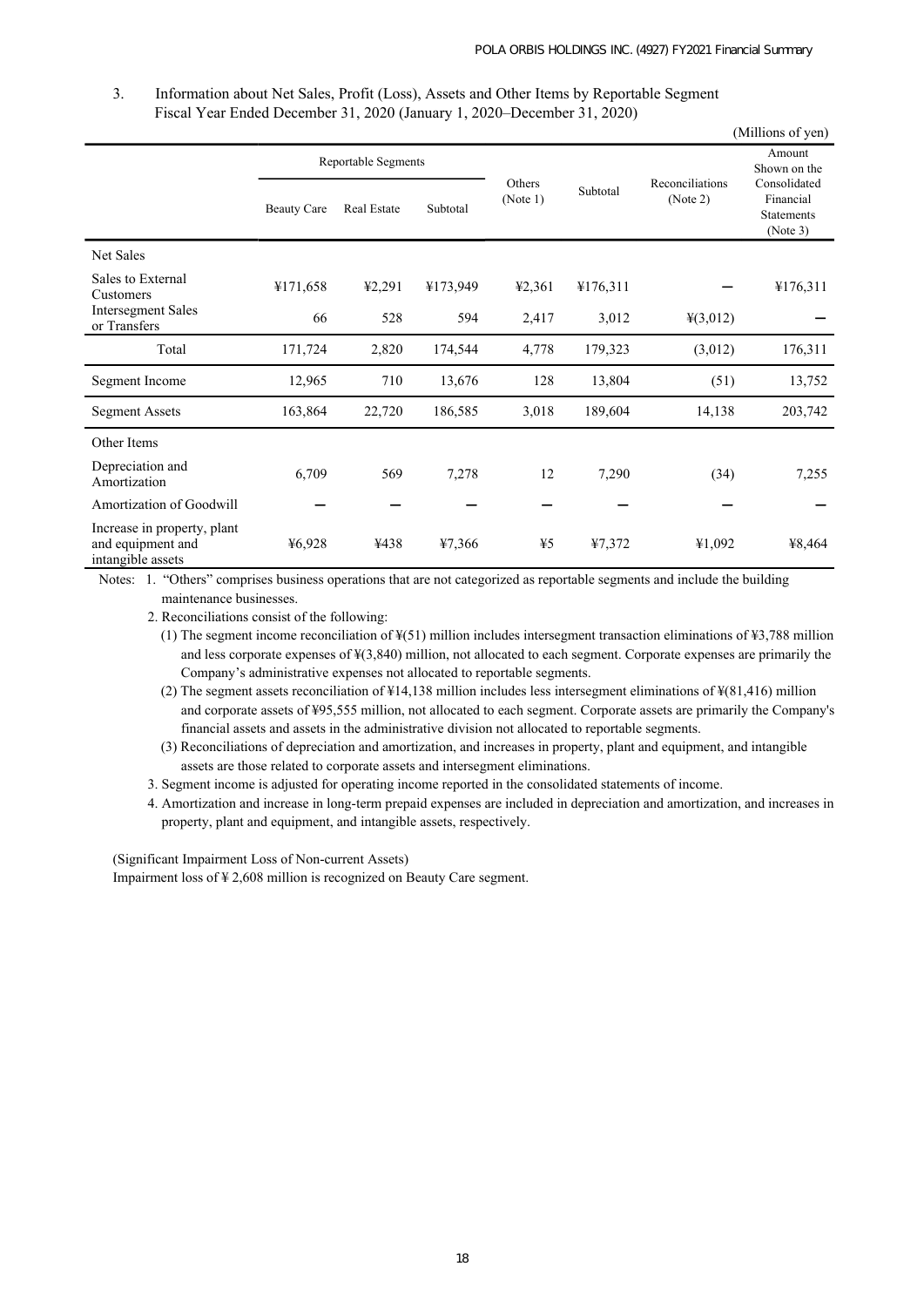|                                                                       |                       |                            |                 |                       |                 |                                    | (Millions of yen)                                 |
|-----------------------------------------------------------------------|-----------------------|----------------------------|-----------------|-----------------------|-----------------|------------------------------------|---------------------------------------------------|
|                                                                       |                       | <b>Reportable Segments</b> |                 | <b>Others</b>         | <b>Subtotal</b> | <b>Reconciliations</b><br>(Note 2) | <b>Amount Shown</b><br>on the<br>Consolidated     |
|                                                                       | <b>Beauty Care</b>    | <b>Real Estate</b>         | <b>Subtotal</b> | (Note 1)              |                 |                                    | <b>Financial</b><br><b>Statements</b><br>(Note 3) |
| Net Sales                                                             |                       |                            |                 |                       |                 |                                    |                                                   |
| Sales to External<br>Customers                                        | $\frac{1}{2}$ 174,150 | $\frac{1}{2}$ , 2, 112     | ¥ 176,262       | $\frac{1}{2}$ , 2,379 | ¥178,642        |                                    | ¥178,642                                          |
| <b>Intersegment Sales</b><br>or Transfers                             | 78                    | 468                        | 547             | 1,968                 | 2,515           | $\frac{1}{2}(2,515)$               |                                                   |
| Total                                                                 | 174,228               | 2,581                      | 176,810         | 4,347                 | 181,157         | (2,515)                            | 178,642                                           |
| Segment Income                                                        | 17,060                | 488                        | 17,549          | 70                    | 17,619          | (731)                              | 16,888                                            |
| <b>Segment Assets</b>                                                 | 170,722               | 22,717                     | 193,440         | 2,649                 | 196,089         | 11,949                             | 208,039                                           |
| Other Items                                                           |                       |                            |                 |                       |                 |                                    |                                                   |
| Depreciation and<br>Amortization                                      | 6,480                 | 453                        | 6,933           | 12                    | 6,945           | 164                                | 7,110                                             |
| Amortization of Goodwill                                              | 283                   |                            | 283             |                       | 283             |                                    | 283                                               |
| Increase in property, plant<br>and equipment and<br>intangible assets | $\frac{1}{2}$ 7,163   | $\frac{1}{2}$ 528          | ¥ 7,692         | $\frac{1}{2}$         | ¥ 7,704         | $\frac{1}{241}$                    | $\frac{1}{2}$ 8,945                               |

Fiscal Year Ended December 31, 2021 (January 1, 2021–December 31, 2021)

Notes: 1."Others" comprises business operations that are not categorized as reportable segments and include the building maintenance business.

2. Reconciliations consist of the following:

(1) The segment income reconciliation of ¥(731) million includes intersegment transaction eliminations of ¥3,684 million less corporate expenses of ¥(4,416) million, not allocated to each segment. Corporate expenses are primarily the Company's administrative expenses not allocated to reportable segments.

(2) The segment assets reconciliation of ¥11,949 million includes less intersegment eliminations of ¥(86,540) million and corporate assets of ¥98,489 million, not allocated to each segment. Corporate assets are primarily the Company's financial assets and assets in the administrative division not allocated to reportable segments.

(3) Reconciliations of depreciation and amortization, and increases in property, plant and equipment, and intangible assets are those related to corporate assets and intersegment eliminations.

3. Segment income is adjusted for operating income reported in the consolidated statements of income.

4. Amortization and increase in long-term prepaid expenses are included in depreciation and amortization, and increases in property, plant and equipment, and intangible assets, respectively.

(Significant Impairment Loss of Non-current Assets) None.

(Significant Changes in Goodwill)

In the "Beauty Care" segment, the Company acquired shares of tricot, Inc. and includes it in the scope of consolidation. The amount of increase in goodwill due to this event was 2,650 million yen.